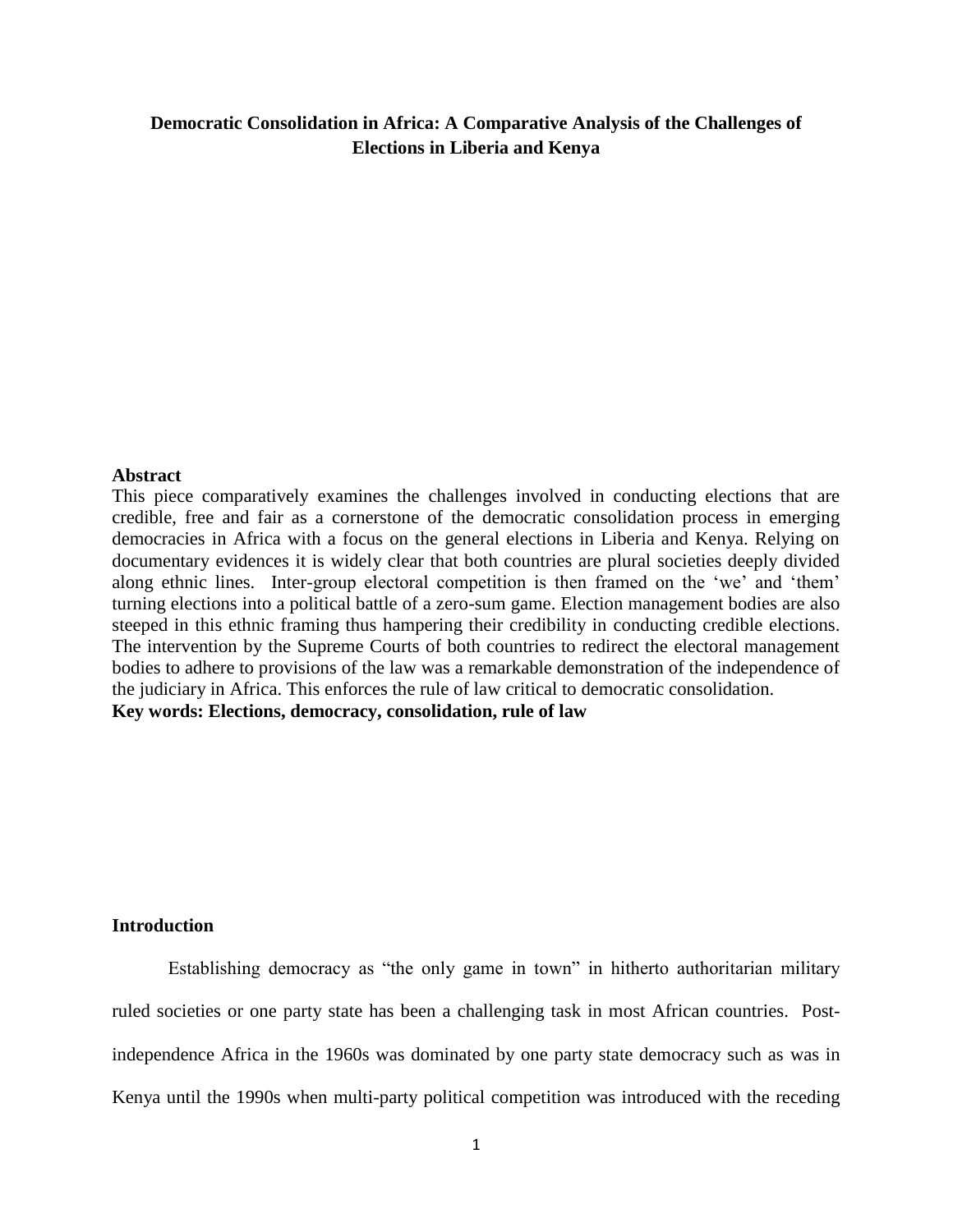of Daniel arap Moi, the scion of Kenyan politics. The dominance of one party rule was soon followed by authoritarian military rule with the overthrow of multi-party democracies ravaged by governance issues including corruption and ethnic driven political contests. From Sudan to Egypt in North Africa came down democracies as well as those in Ghana, Nigeria and Liberia from the mid-1960s up through the 1980s.

Liberia, a tiny West African non-colonized country was ruled by a vicious military leader Sgt. Samuel Doe for nearly two decades. A native Liberian, Doe exploited the complex ethnic make-up of the country and deepened the schism between American slave returnees and the natives through a humiliating and political marginalization of the latter. The challenge to Doe"s dictatorship plunged the country into one of the longest civil wars in West Africa ignited by Charles Taylor from the late 1980s through 2003 when the United Nations (UN) and Economic Community of West African States (ECOWAS) brokered the Accra agreement that led to the end of the war. The protracted conflict brought the Liberian economy and society to its knees. Since the cause of the war was rooted in the entrenched ethnic divisions in the country and exacerbated by skewed resource distribution and exclusive politics, the Accra agreement laid claim to the return of inclusive broad based competitive democratic politics as the most promising and enduring solution to the conflict. Democratic rule was also believed to possess the necessary opportunities to broaden political participation and shaped ownership of the country"s future through shared development gains under the direction of inclusive political institutions. It is the faith in democracy that was leveraged for the elections in 2005 to elect the first female President in Africa, Ellen Johnson Sirleaf as the president of Liberia. In 2012, the second election returned her to office for a final term. The end of Sirleaf's rule is due in 2017 in accordance with the country"s constitution. The 2017 elections were therefore historic to pave way for a peaceful and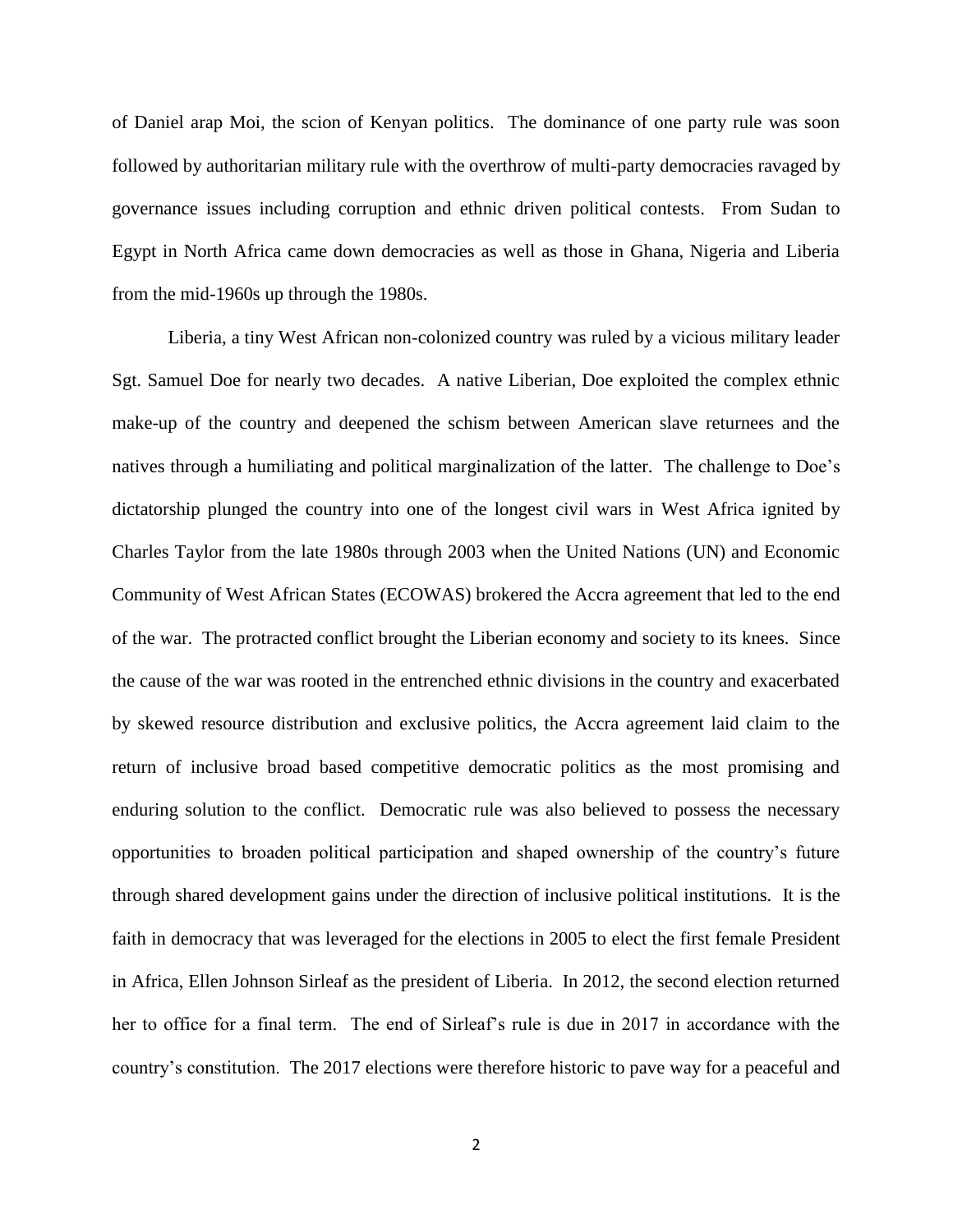democratic transition of power in 73 years (Sirleaf, 2017). It was indication of the maturity of Liberia's democracy and the country's politics. It is in this respect that the October 18 elections are unique and challenging for democratic consolidation.

For Kenya, a former British colony that went through a settler form of colonization, political independence was a product of a violent political struggle. The Mau Mau uprising led by Jomo Kenyatta, the pioneer President of Kenya is the equivalent of a civil war. The uprising gave birth to the one party state dominated by the Kikuyu; the majority ethnic group. Kenya is a culturally and religiously plural and complex society. While the political configuration of Kenya is dominated by the Kikuyu, the Luo and the Kalenje are a conspicuous presence. Democratic contestation has seen the Kikuyu on top of the political pyramid and the Luo struggling for a fair share of the national resource distribution. Political reforms opened the space for multi-party politics in the 1990s with President Mwai Kibaki, a Kalenjin who enjoyed a two term presidential tenure up to 2007. The electoral contestation between the then ruling party led by Uhuru Kenyatta and Raila Odinga"s Orange coalition led to a bloody post-election violence, the worst in Kenyas" modern democratic history. Over 1,000 people were reportedly killed when Uhuru Kenyatta was declared the winner. Western Kenya, the opposition"s stronghold was engulfed in violence including parts of Nairobi. The deadly post-election violence revealed how ethnically volatile Kenya"s politics have remained and ethnicity has continued to influence partisan politics and remained a major fault line (Kwatemba, 2010). Political reforms led to a new constitution and a new electoral law to lay the rules for political contestation and entrench the rule of law for democratically competitive elections in Kenya. The amended Kenyan constitution enacted in 2010 provides for the hearing and determination of election petitions within 14 days of presidential elections. Section 140 of the constitution laid the basis for the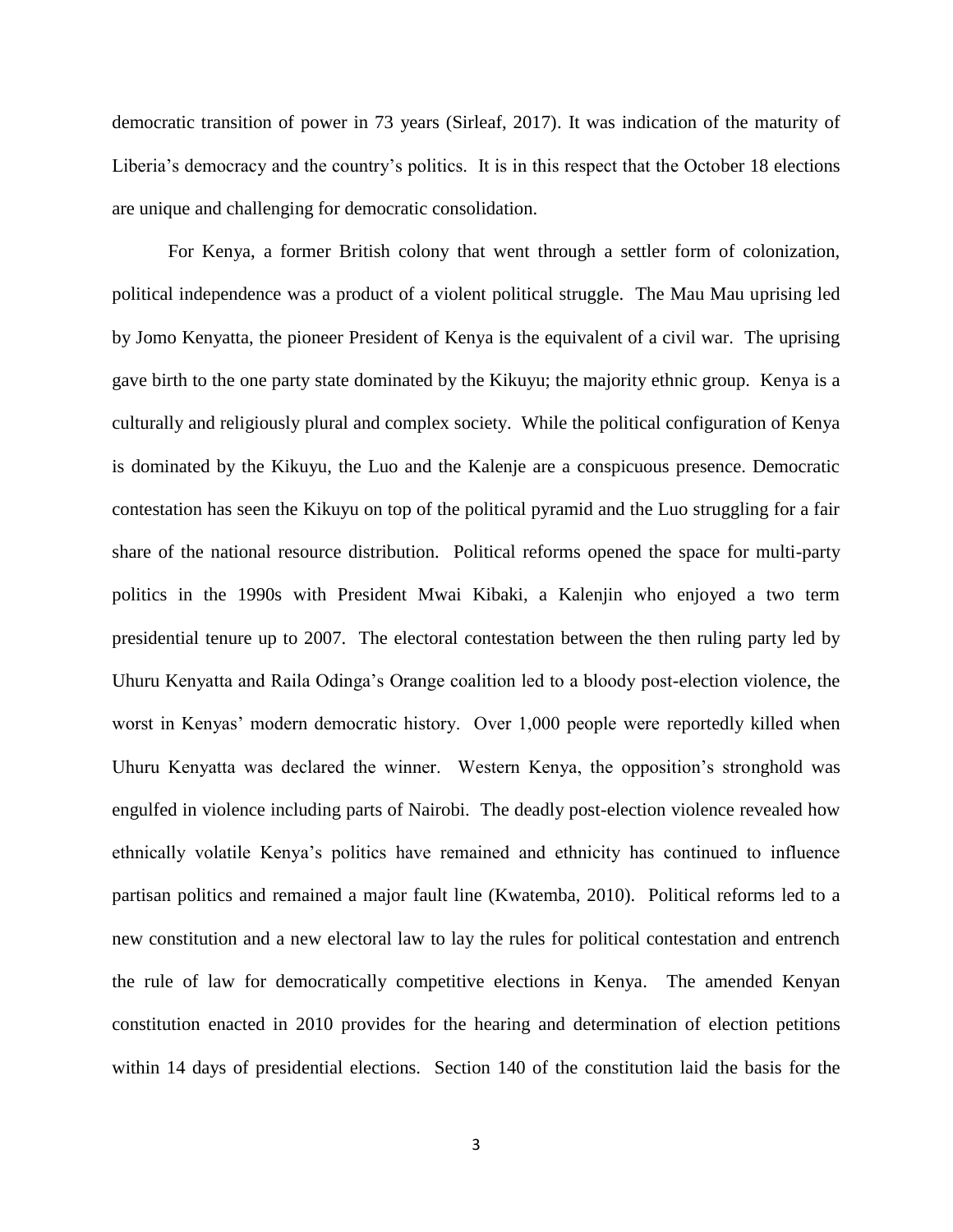Kenyan Supreme Court's dismissal of Raila Odinga's petition after the 2013 election that the exercise had complied substantially with the electoral law (Falana, 2017). Further political reforms resulted in the new Electoral Act of 2016 which provides for electronic voting and competitive process of interview for the appointment of the Chairman and members of the Independent Election and Boundary Commission (IEBC). The constitutional reforms especially lay the basis for effective judicialization of electoral politics in 2013 which was better and more peacefully conducted. The 2017 elections have the imprimatur of remarkably demonstrating the maturity of Kenya"s democratic politics and perhaps democratic consolidation.

Liberia and Kenya are young multi-party democracies. The countries are rich in experience with political violence that has continued to threaten or influence especially electoral political outcomes. There are long established ethnic and religious inclinations especially in Kenya while ethnicity holds sway in Liberia with significant influence on contemporary electoral competitions. Both countries have made progress in the entrenchment of democratic rule. Nonetheless, democracy is palpably volatile and yearning for consolidation. It is argued here that the 2017 general elections in both countries are crucial for determining the universality of the course of democratic consolidation in both countries. Key ingredients of this process are the quality of elections and the manner of judicialization of electoral politics in both Liberia and Kenya which would have far reaching consequences on stability. Key conceptual issues examined here include the interface between elections and democratic consolidation, the conditions for elections, and the administration of electoral justice. Policy implications would be tied up in the conclusion.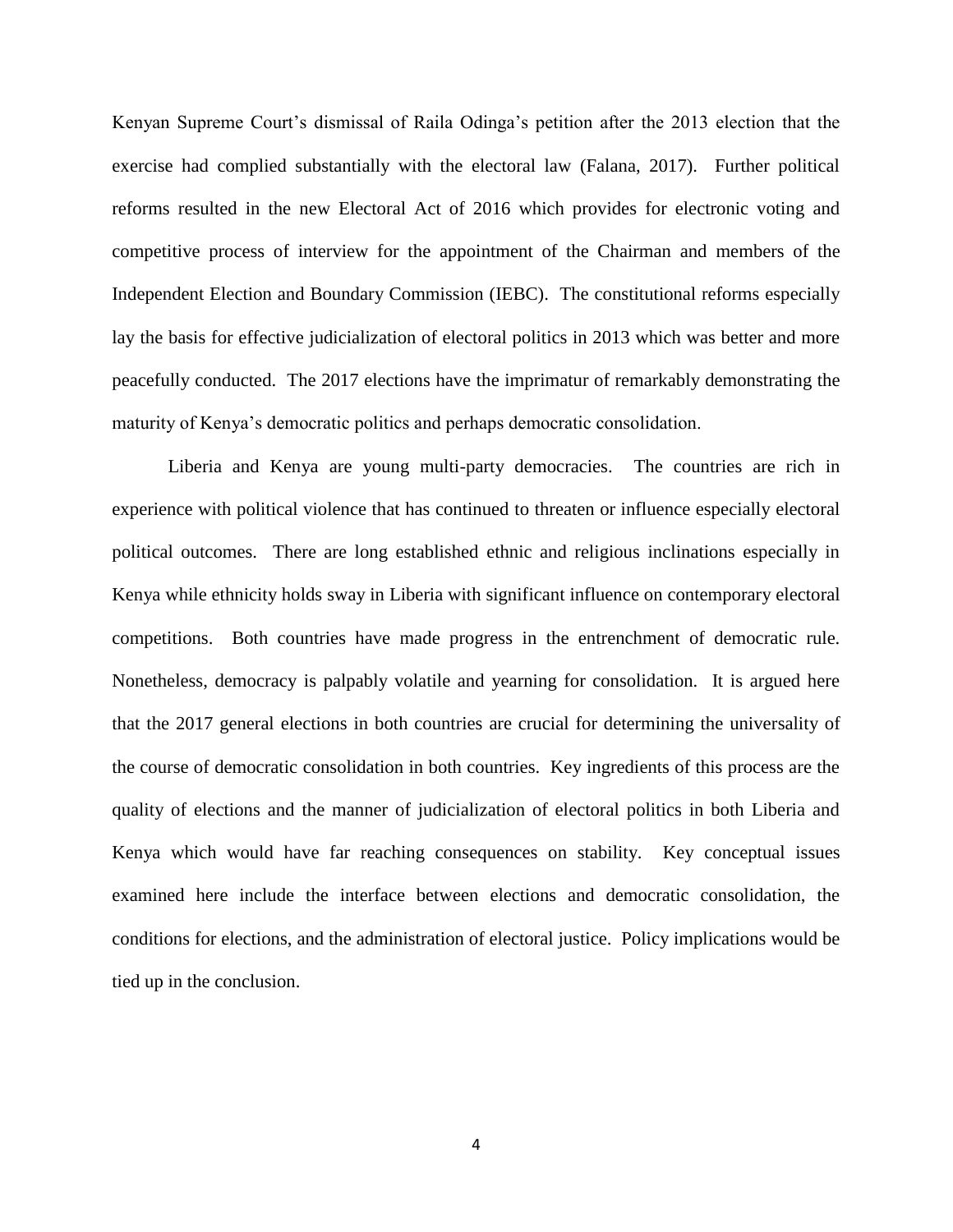### **Elections and democratic consolidation: Conceptual Framework**

The democratic system of representative government is functional only when citizens are continuously active through elections. To this extent, elections are a hallmark of democracy and one of the necessary ingredients of the system in any organization or society (Smith, 2001). Thus important and a requisite for democracy, elections themselves do not make democratic rule but the strength and efficiency of its institutions that shape the outcomes of democratic governance on service delivery in public goods (Rothberg, 2001). It has been perfunctorily argued by Beetham (2001) that the democratic justification for elections find expression in the fact that "since most citizens do not have the time to consider and decide the country's law and policy in person"", they cede their right to representatives as their agents to act in their stead through an electoral process in which each vote counts equally. This justification is instrumentalized by the threat to punish or reward representatives that fail to perform satisfactorily or do so to the delight of citizens. This is the essence of democratic accountability which imposes on representatives the obligation to be accountable to the citizens who appoints them into their positions in a representative capacity.

But whether elections fulfil these democratic functions depend largely on the electoral system; first-past-the post or propositional arrangements. While the former does not treat each citizen"s vote equally and fails to produce a legislature that is representative of all political opinions and social composition, it also makes it extremely difficult for small parties to gain access to representation in parliaments (Beetham, 2001). Proportional arrangement rather seeks to achieve representation that is broad based but undermines citizens that value their independence and distrust party affiliations. Both systems need improvements in all aspects to enhance electoral representation as a functional requisite of democracy. Proportional systems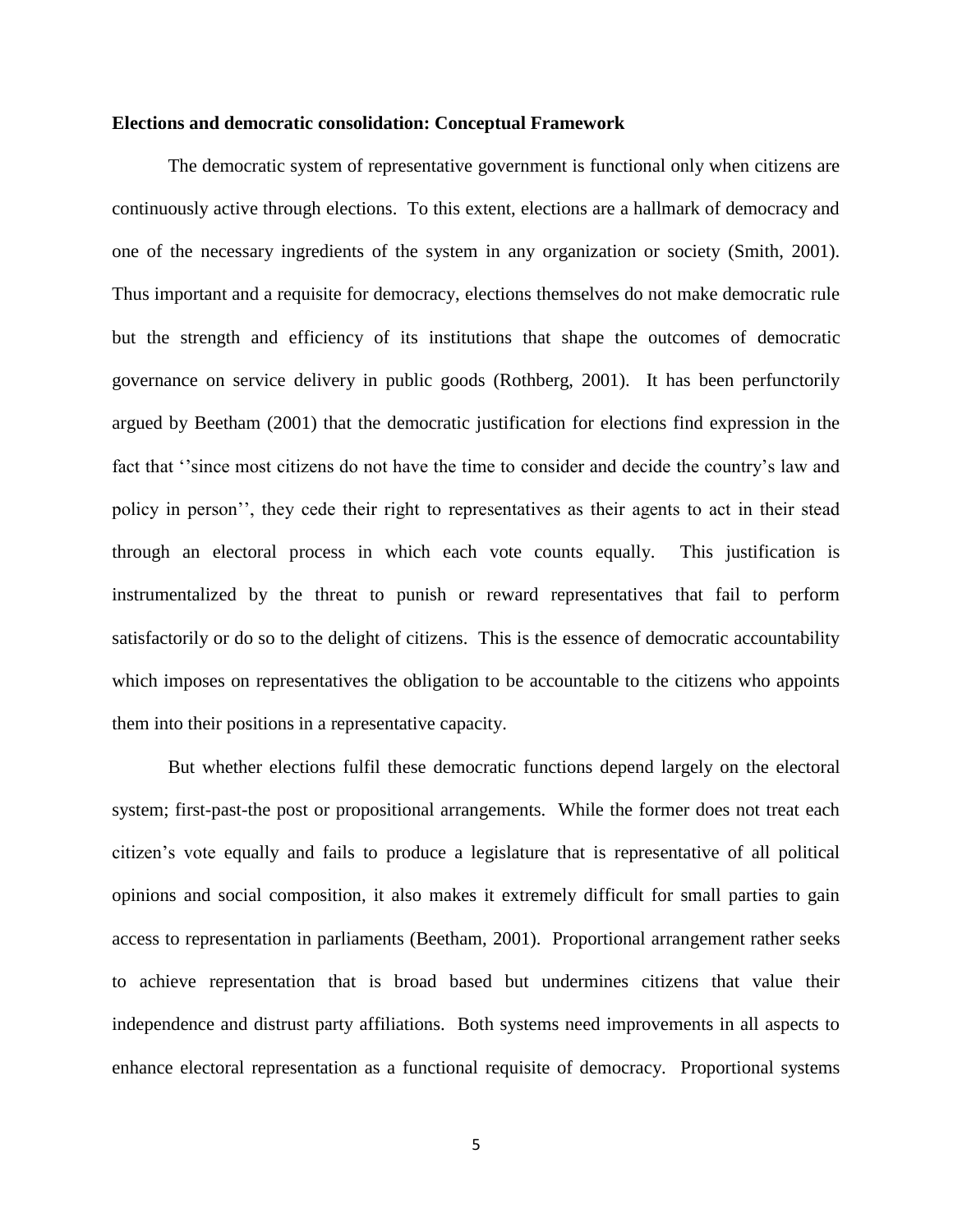generally serve to increase the general legitimacy of election as they more reasonably accommodate the preferences of all within a society. Either ways modern liberal democracy is stuck with elections. What needs to be done is to seek continuously to correct defective election rules so as to enhance democracy because such rules make room for ideas to be distorted through representation in parliament.

Elections from a minimalist democratic stand point are the only instrument that guarantees a peaceful transfer of power with the consent of the majority of citizens (AGORA, 2017). In this context, elections allow citizens the opportunity to confirm or reject a government (Alexander, 2001). This among other ways and functions is the sense in which elections ensure fundamental contributions to democratic governance. Crucially, elections enable voters to choose leaders and to hold them accountable for their performance in the public realm (Schmitter and Karl, 1991). Accountability is an important and resilient value in the democratic governance scheme. While elections are key in activating democratic accountability (Mainwaring and Scolly, 1995) this can be undermined where the political process is dominated by one party or where elected leaders do not care about re-election. A dominant one party political process constrains voters" choices in terms of candidates, parties or policies. In deepening accountability, the use of elections holds the possibility of checking leaders through the instrumentality of regular and periodic elections and by extension resolving the problem of leadership succession. A peaceful and regular method of effecting leadership change by way of election furthers the continuation of democracy (Wojtasik, 2013).

Democratic elections function in a strategic way to generate political consensus on a wide range of issues. This is effected through the competitive democratic process that compels candidates to expose their records and intentions for public scrutiny. In this way, elections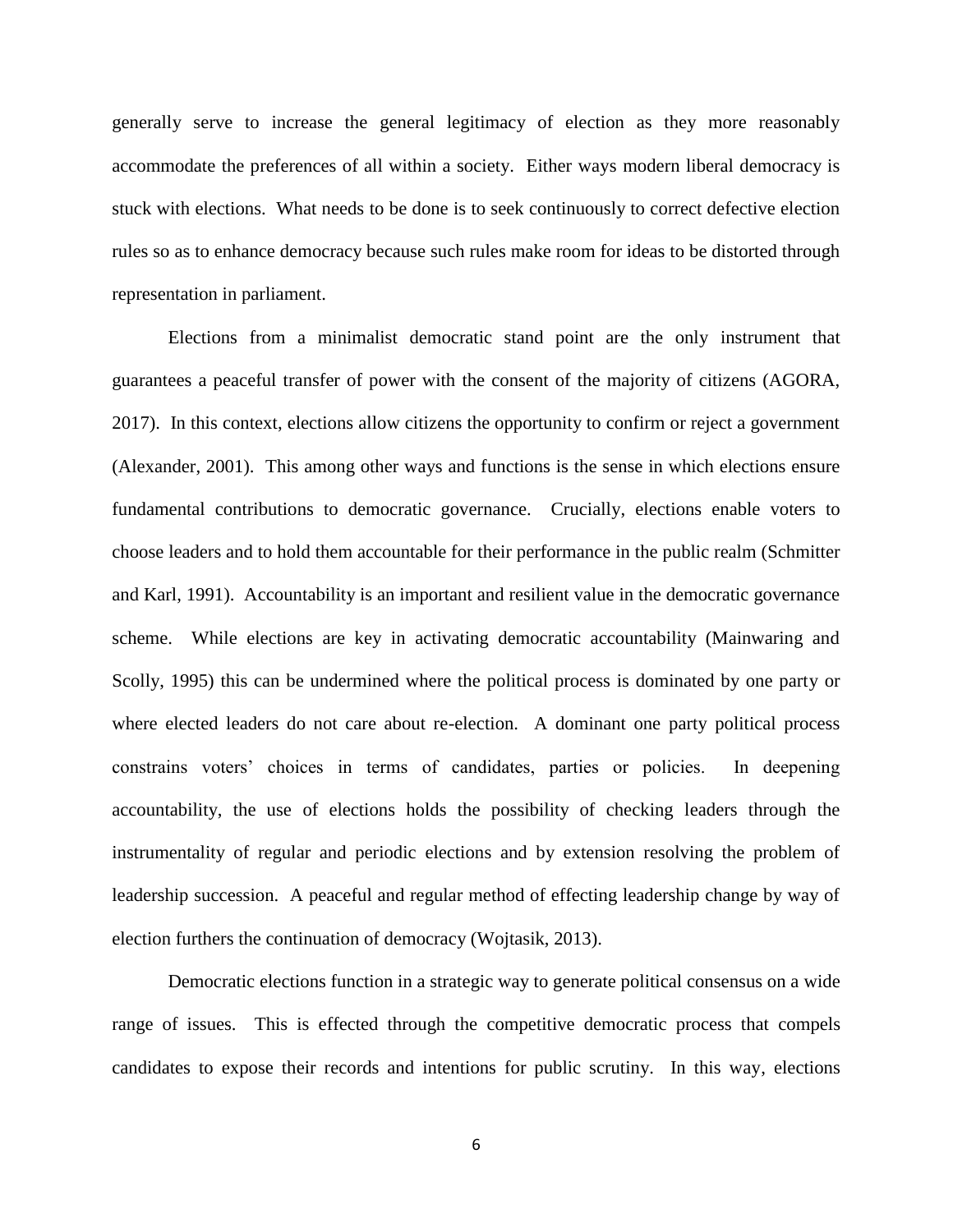therefore serve as forum for public debate on crucial public issues and thus assist in the reformulation and aggregation of public opinion (Lijphart, 2008).

Elections activate political representation by enabling voters to choose individuals who in their views and values held by society are the best representatives. The idea of being the best is grounded in their knowledge, integrity, loyalty to the principles of governance, ability to cooperate and achieve compromises for the progress of society (Zukowski, 2004). Elections therefore confer on representatives the mandate to exert power having been imbued with the legitimacy to take decisions on behalf of the public. Those elected are never expected to take decisions in sync with their personal interest but that of the public. Voters make choices among contestants recognizing the capacity of elected representatives to implement policies that meet their aspirations by cooperating with agencies and reaching appropriate compromises for the overall good of the populace. Hence, elections are not only a political mechanism to choose holders of office that voters can relate with, but also those who are capable of effective and efficient representation of the people (Medvic, 2010).

Closely related with the function of elections and choosing representatives are the indirect way of elite selection. This function is derived from the existence of political parties as special organizations in the political space that facilitate the institutionalization of the political sphere. Party members who select elites through elections play a causative role without which it would be difficult to choose and elevate few elites into public office. Elites thus selected must meet basic characteristics that can attract support and subsequently votes and by implication orient selected elites to fulfil the mandate of their offices. As members of political parties, individuals identify with the prevailing ideology or core values that form the central political agenda of the party for society.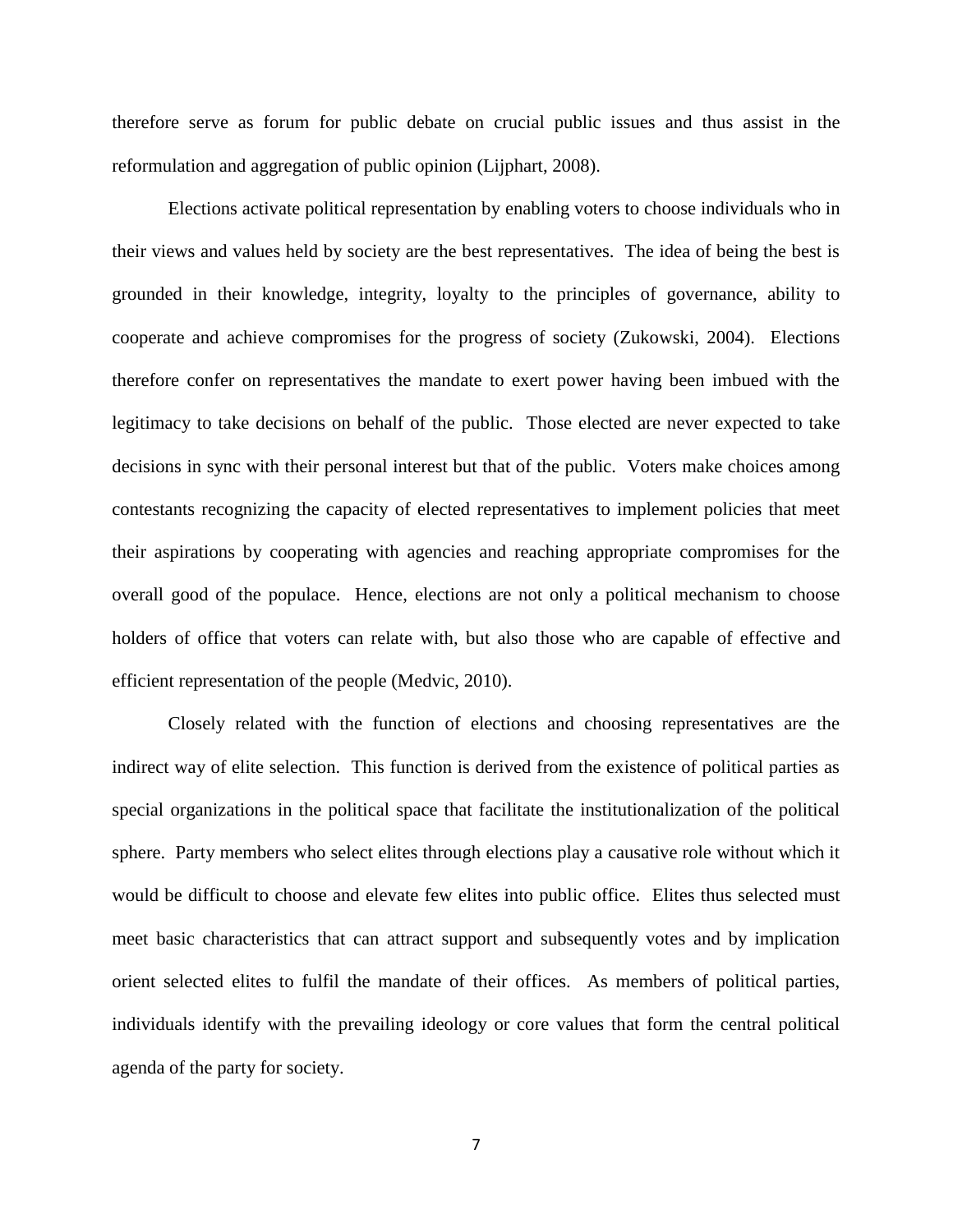Elections" lofty functions of delegation of political representation, selection of elites, political accountability, and legitimation of political authority and aggregation of public opinion have by and large synonymized elections and democracy (Van Reybrouck, 2016). Elections have been sanctioned as the only acceptable way of choosing representatives. So when democracy is mentioned it logically means its realization must be by way of elections. This thinking has created democratic fanatics in form of electoral fundamentalists who venerate elections but soon turn to despise elected elites. This exaggerated and cultic notion on election by electoral fundamentalists has been underscored by Van Reybrouck (2016, p.6) thus;

> Electoral fundamentalism is an unshakable belief in the idea that democracy is inconceivable without election and elections are a necessary and fundamental precondition when speaking of democracy. Electoral fundamentalists refuse to regard elections as a means of taking part in democracy seeing them instead as an end in themselves, as a doctrine with an intrinsic, inalienable value

This seemingly blind faith in elections has deleterious consequences when the integrity of election is ignored. These include violence, ethnic tension, criminality and corruption. When elections are seen as the sacraments of the democratic faith and a necessary ritual giving premium to form rather than content, they tend to foster democracy but rather destroy it. This is more serious because elections in modern democratic societies occur in a far more different era of elaborate systems of communication, the dominance of commercial media, the rise and fall of civil society and social media. The emergence of digital democracy activated by social media is the feared danger to democracy by way of the sacrament of elections as the Brexit referendum has shown. The internet and social media have not only bombarded voters with information, it has been distorted and manipulated and scented with fake news that promote bigotry and hatred.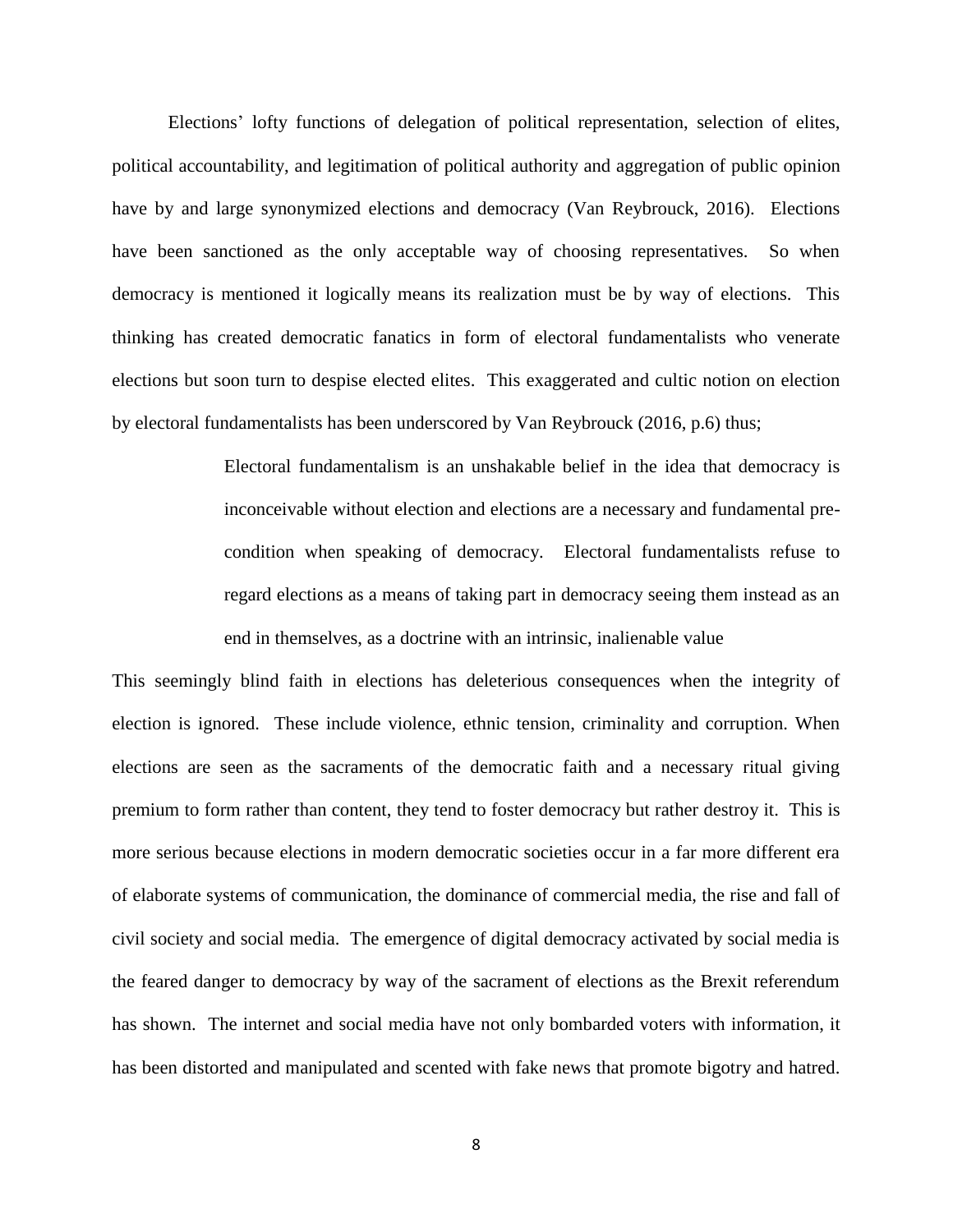Social media is misinforming and confusing voters who have only the booth to think in a short while before voting, the outcome is Donald Trump's election and the growing populism in Europe.

Once elections were regarded as "the possible fuel of politics" (Van Reybrouck, 2016, p.7) given a boost to democracy. But they are turning out as the primary cause of deep seated problems. This is why voter apathy is rising with extreme distrust of political institutions such as political parties, key players in democracies because the integrity of election is fast waning.

Considered as the major determinant of democratic legitimization of the exercise of political authority, competitive elections must be structured to give vent to broad based and universal participation to select representatives with the legitimate authority to act in the public interest. The content must renew and strengthen citizens' confidence in state and society's institutions hence become instruments of stability (Banducci and Karp, 2003). It is to the extent of enhancing the legitimacy of elections that democratic consolidation finds meaningful expression. According to Schedler (1998, p.91) the term democratic consolidation was originally meant to express "the challenge of making new democracies secure, of extending their life expectancy beyond the short term of making them immune against the threat of authoritarian regression, of building dams against eventual reverse waves". Older democracies are not threatened by the authoritarian reverse but the fragility of new democracies in Africa and Latin America showed that authoritarian probabilities had been lurking around to thwart and reverse the democratic progress being made. There are chances for instance that the military may return as they did in many African countries from the mid-1960s through the 1980s. Democratization in the 1990s has remained under threat of military incursion with the examples of coups that took place in Mauritania (2008), Guinea (2008), and Niger (2010), all of which border Mali. One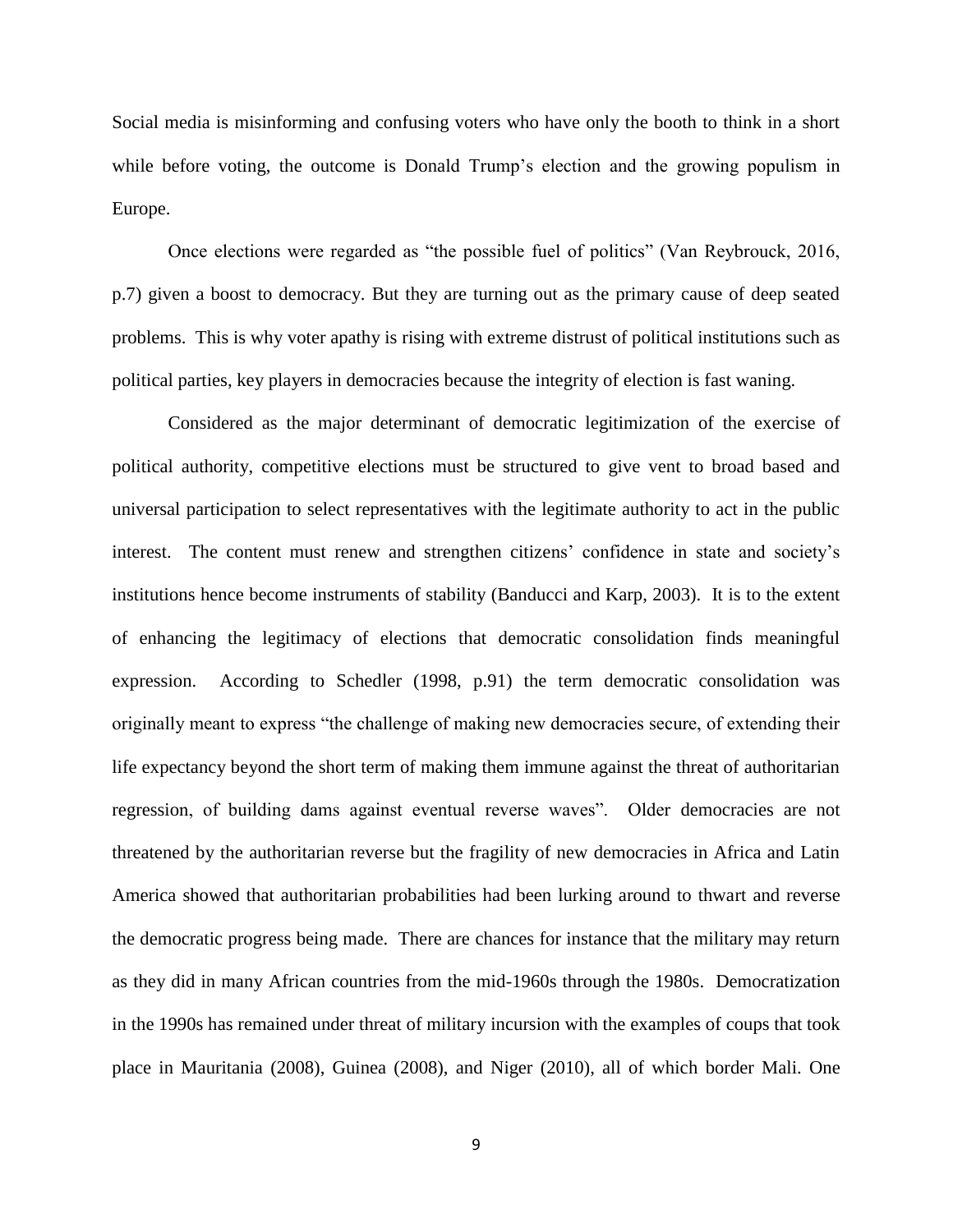commonality is that all the three countries experienced coups at moments of perceived crisis. Another commonality is that they all eventually held elections (Thurston, 2012). Mali (2012) Central African Republic (2013), Lesotho (2014), Burundi, (2015) Burkina Faso (2016) and Zimbabwe (2017) have also had their democracies threatened by military coups. Democratic consolidation was therefore a process of entrenching the value that democracy is the only game in town; the only means by which political power can be acquired and exercised. Acquiring political power requires the political mechanism of elections. In this context, democratic consolidation would serve as a process by which a newly established democracy becomes firmly durable to the extent that "a return to non-democratic rule is no longer likely" (GasioRawsky and Power, 1998, p.740) with Schedler (2001, p.66) also emphasizes the core notion that a consolidated "democracy is one that is unlikely to breakdown".

A democracy is consolidated when it is enduring and political actors accept that it is a legitimate form of rule and no political actor no matter the level of dissatisfaction with the system would seek to act outside the democratic system. All political actors tend to accept and trust democratic institutions and processes as the only legitimate avenues for engagement. This attitudinal and behavioural constructs are undergirded by normative and self-interested factors thus giving sacramental vent to the notion that democracy is the only game in town (Linz and Stepan, 1996).

Democracy is consolidated by way of routine, institutionalization and moralized framing rendering the use of means outside the democratic norm to access power unappealing (Gorokhovskaia, 2017). For instance, even when politicians loss election through fraudulent means, they seek the judicialization of politics to achieve electoral justice rather than resorting to violence.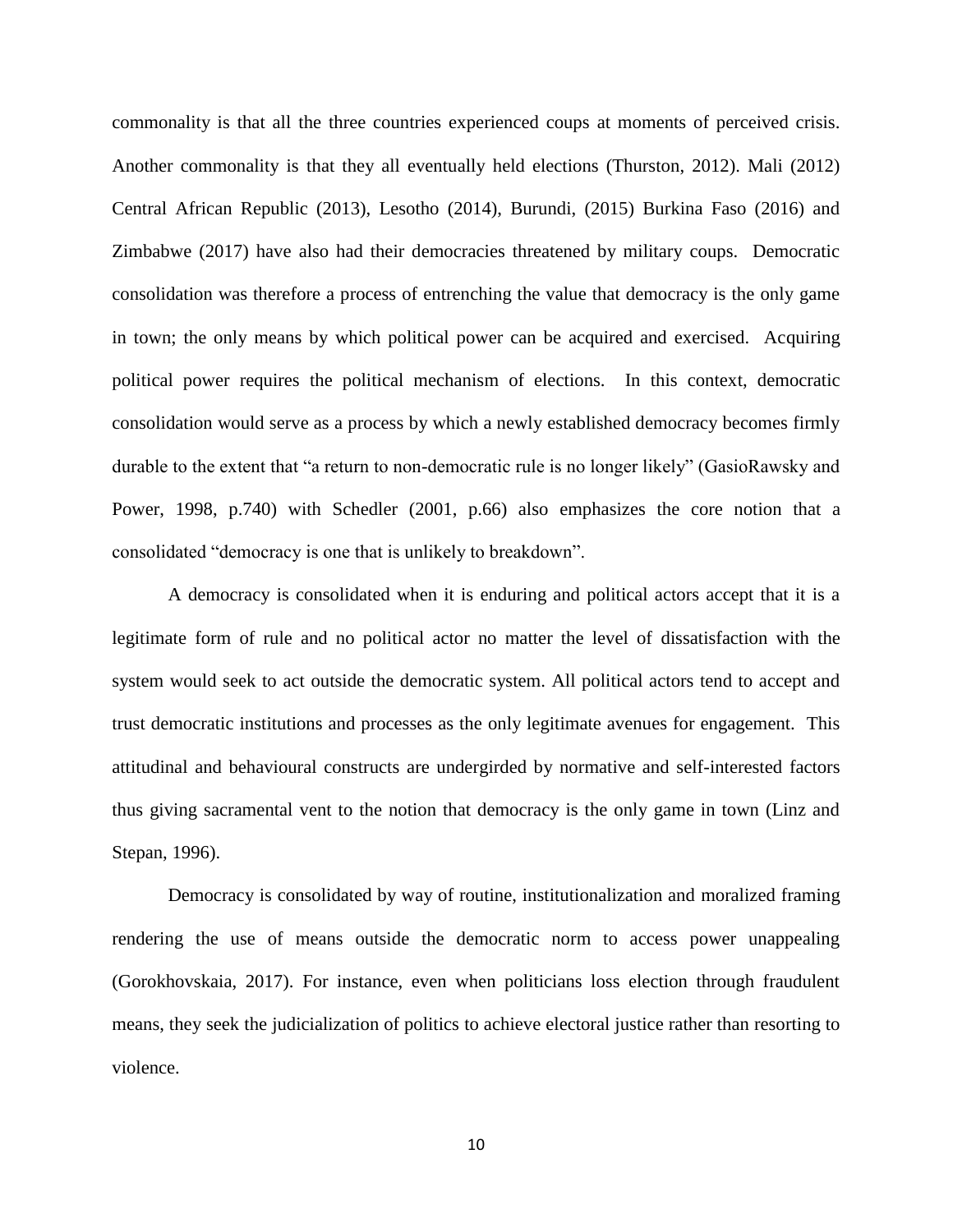The conditions or factors that drive democratic consolidation vary from country to country. Huntington (1993) had broadly noted that democratic consolidation would more likely occur in countries with developed economies and have the support of international actors. This points to transition countries that must have built a resilient network of international cooperation that prioritize democratization. Linz and Stepan (1996) echoed Huntington with an elaboration of the predication of democratic consolidation on a strong economy. A simplified notion of the term meaning a religious political actors resolve "not to overthrow a democracy" is reinforced by restraints of a functional state, a free civil society, an autonomous political society, the rule of law, a bureaucracy and a virile market economy. The latter is very critical as it is girded by strong regulatory institutions that mediate the relationship between the market and the state.

As a process, democratic consolidation takes off from achieving the transition from authoritarianism to electoral democracy; here elections are the basic minimum standard means to that end. Once electoral democracy is attained, then liberal democracy where basic liberties are guaranteed and the rule of law is upheld as a sacred principle that imposes limitation on the exercise of power is established. Here law becomes the only basis of official actions. Liberal democracy seeks to advance to a more resilient democracy that is broad based and totally inclusive. Thus Scheldler (1998) outlines the democratic consolidation process to mean ensuring prevention of democratic breakdown, democratic erosion, completing democracy and also deepening democracy. With these parameters, democratic consolidation can be measured by looking out for regime stability through actions of political actors that substantially comply with democratic norms. One key way of examining the dynamics of democratic consolidation is to assess the key political mechanism of elections that seek to ensure the transfer of power from one political party to another. The content of election beyond their forms becomes the issue. Both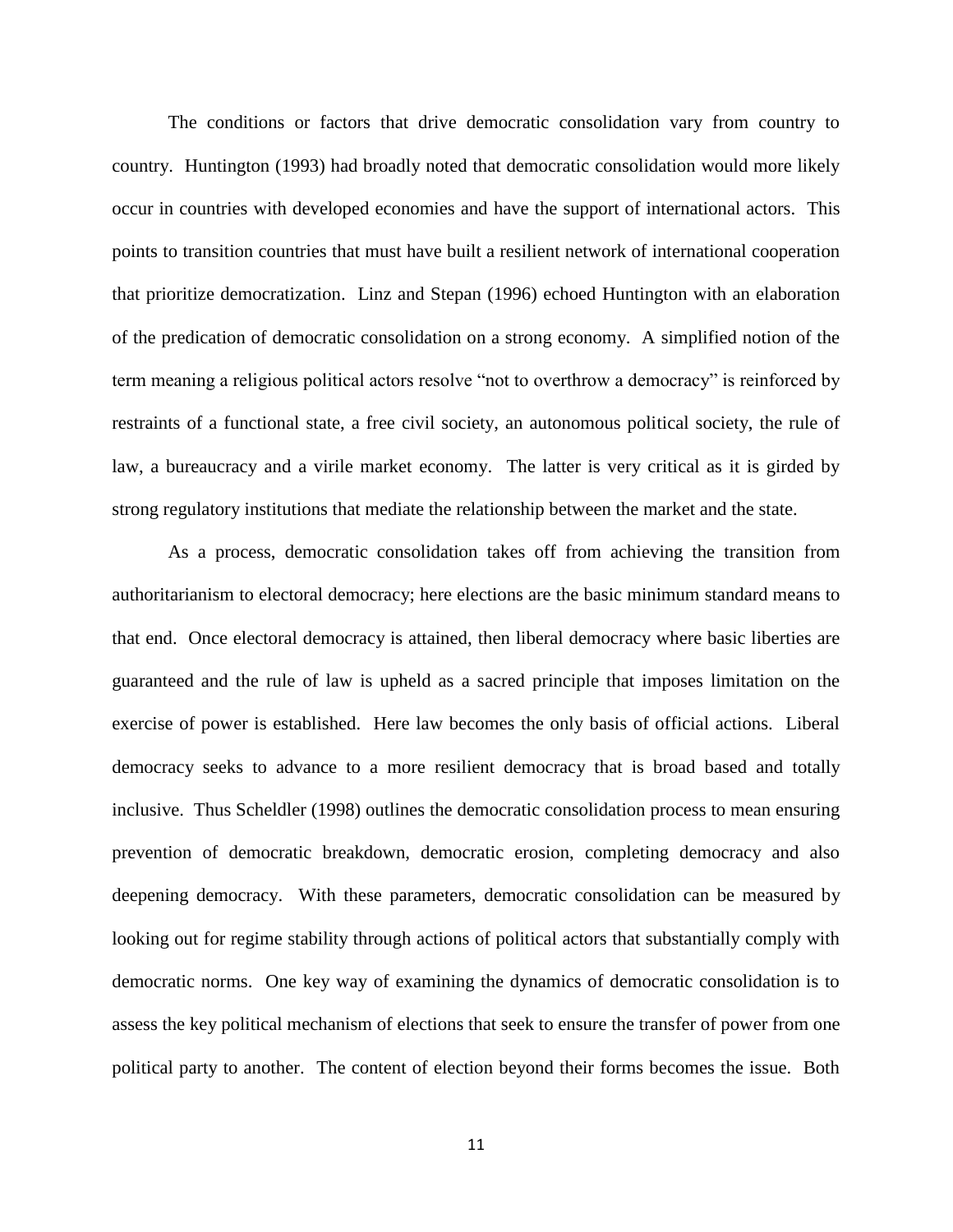Liberia and Kenya have transited from war and a one party situation to electoral democracies. How far have these democracies gone towards consolidation as liberal democratic societies by means of elections?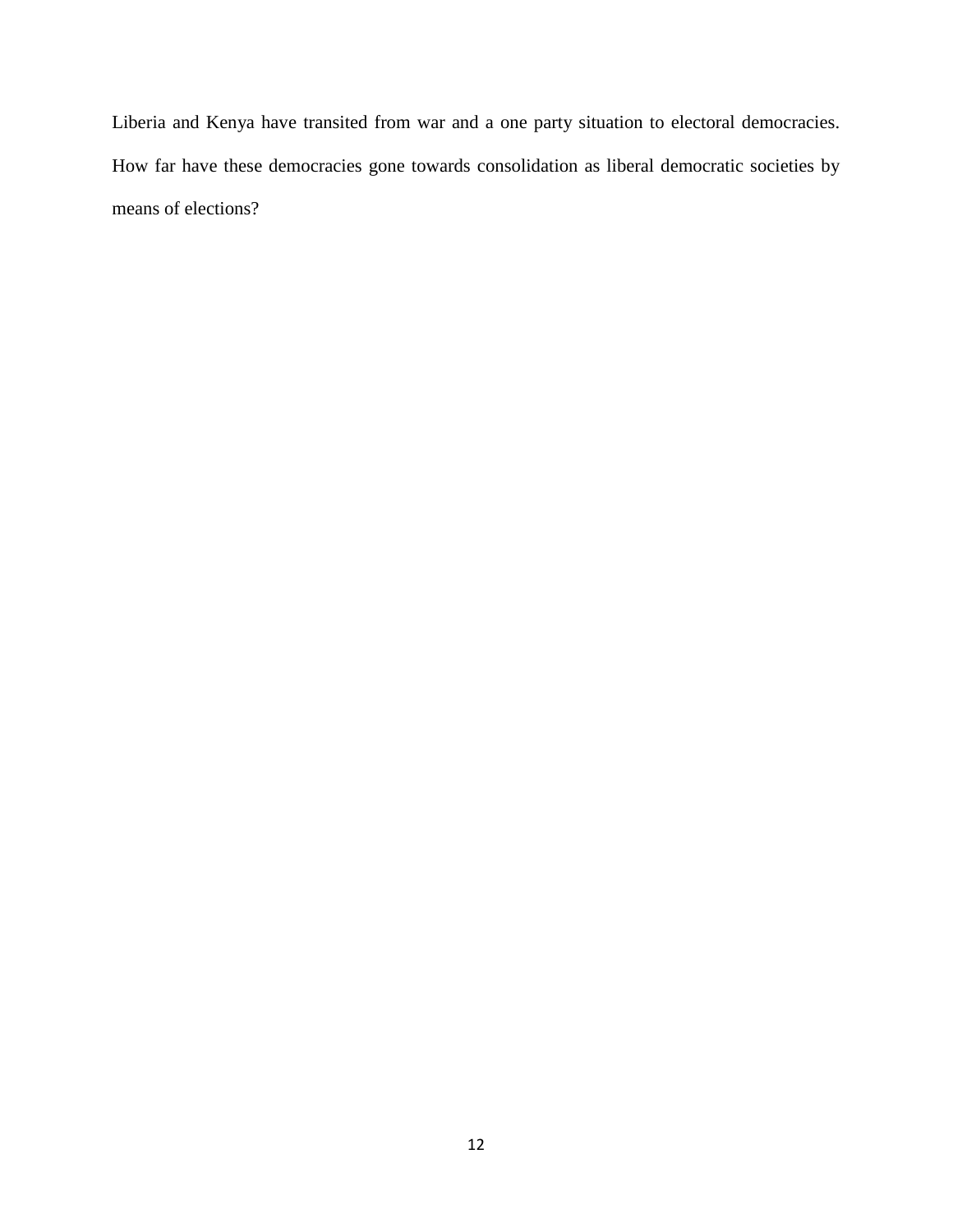### **Conditions for Competitive Elections in Liberia and Kenya in 2017**

As a sacrament of the democratic faith "elections are not only an arena of political competition, but also for candidates and political parties, a way to communicate with the public"" (Wojtasik, 2013, p. 33). Political parties and their candidates offer crafted programmes to the electorates that are intended to meet their aspirations. Political parties are then seen as medium of implementation of programmes by setting the political agenda moulded in prevailing values and ideology. The way in which political parties frame their programmes and disseminate them is intended to obtain social support and votes for political parties and their candidates.

The determinable choice of candidates or parties to vote for is influenced by several factors one of which is the integrity of the electoral process which is very critical to strengthening democracy, advancing development and for social and individual security of citizens (AGORA, 2017). One way of measuring the integrity of an election is to determine the extent to which the principle of equality of citizens is honoured and citizens elect their leaders and hold them accountable. Where elections lack integrity, political institutions and public officials would not be accountable and citizens would be denied the equality of opportunity to influence the political process through elections. This situation leads gradually to the loss of public trust in elections and political institutions as well as faith in electoral outcomes. Any government formed from an election without integrity would certainly be weak and disconnected from the public. Such governments may tend to be authoritarian and away from the public (Norris, 2003).

Weak and fragile states as Liberia and Kenya are suitable exemplars that do not command total loyalty of citizens hence other social platforms demand and receive their unwavering loyalty. Ethnicity and religion are good examples. In both countries, ethnicity is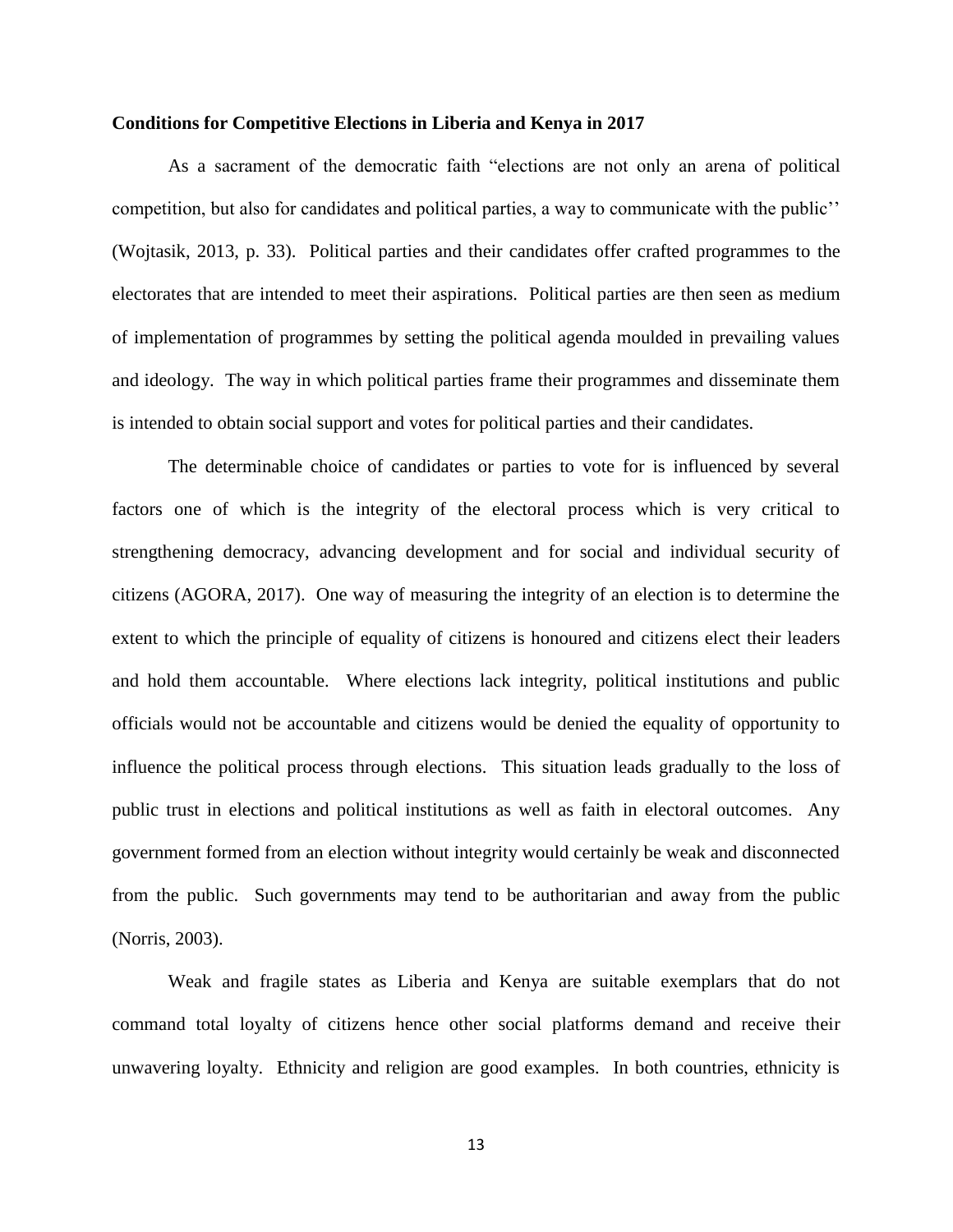used as a platform for social and political mobilization to enhance ethnic competition (Horowitz, 1985). The mobilization of ethnic elements to serve ethnic competition needs is driven by primordialists and instrumentalists functions (Brown, 2000; Young and Turner, 1995; Nnoli, 1995). The negative outcomes of ethnic mobilization are "often dramatic and even catastrophic"" (Nnoli, 1995, p.8). The Rwandan genocide of 1994 and the post-election violence in Kenya in 2007/2008 and Nigeria in 2011 are relevant contemporary illustrations.

The 2017 elections in Liberia and Kenya are set against this background of the fragility of the state and complex ethnicity that has been mobilized and manipulated to serve the ends of political competition. The manner of incorporation of African tribes into the modern state is responsible for the elite"s manipulation of ethnicity having transformed themselves into citizens while the rest of African societies have remained tribal subjects (Mamdani, 1996). Kenya is a country with over 42 ethnic groups that are largely disparate but are no threat to the stability of the state or themselves. What is the problem is the politicization of ethnicity that has funded recurring ethnic animosities (Kwatemba, 2010).

There is an entrenched age long mistrust among Kenya's ethnic groups that are strong along the majority and minority"s continuum. The Kikuyu make up 17% of Kenya"s population while the Luhya takes 14%, Kalenjin 13%, Luo 10% and Kamba also 10%. The minorities such as Kenyan-Somali accounts for 6% just like the Kisii while Mijikenda and Mero share 5% and 4% respectively and Turkana are home to 3%.

#### **Fig. 1.**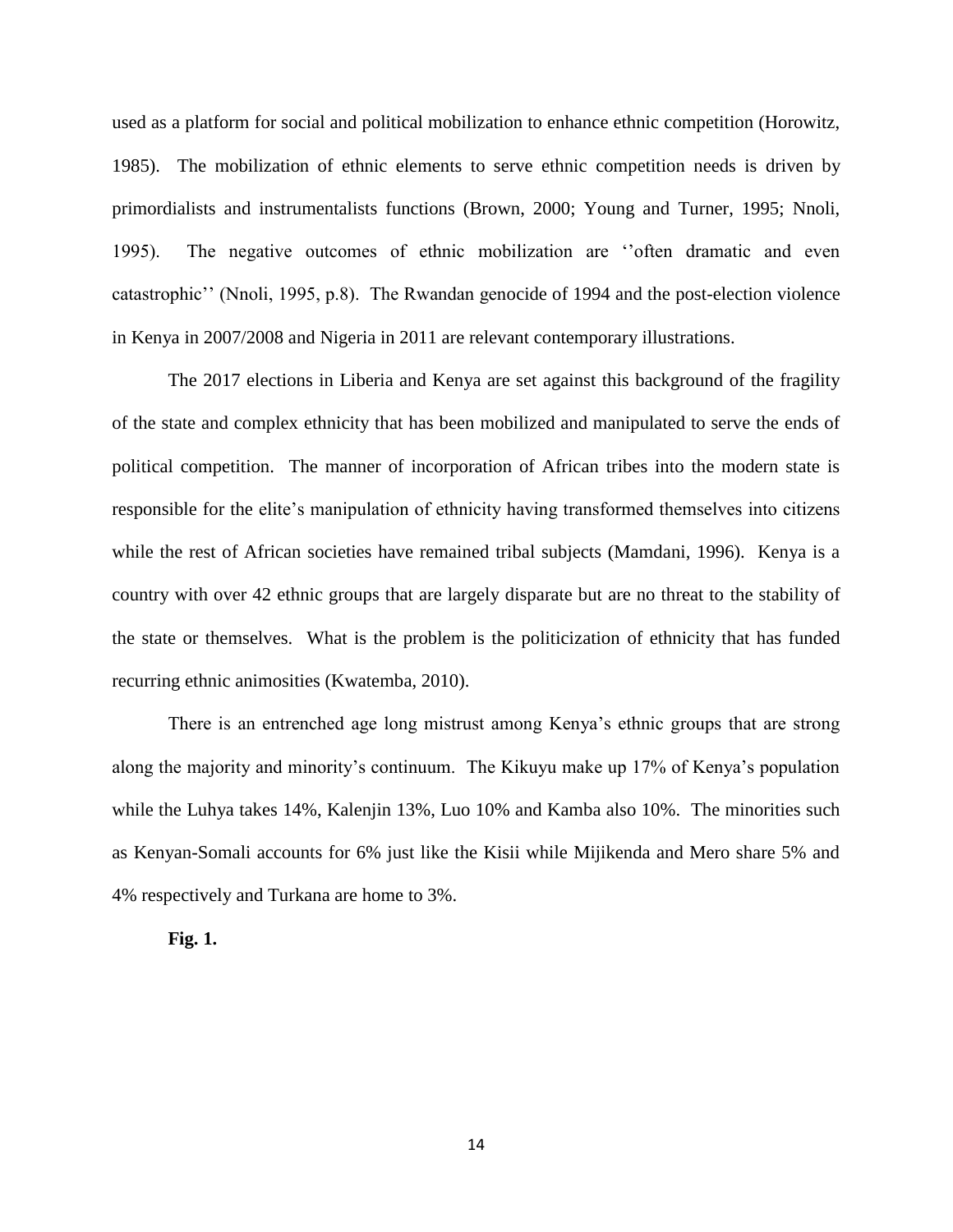The Kikuyu, Luhya, Kalenjin, Luo and Kamba make up nearly 70 percent of Kenya"s 48million population according to the 2009 population census. Major gladiators in Kenyan politics come from these groups (Mohammed, 2017). The country"s major political parties are dominated by members of these ethnic groups. President Uhuru Kenyatta and Vice President William Ruto of the ruling Jubilee party are from the Kikuyu and Kalenjin ethnic groups respectively. The National Super Alliance (NASA) a coalition of opposition parties is led by the presidential candidate Raila Odinga from the Luo with other leaders of the coalition drawn from Luhya, Kamba and the Kalenjin (Raji, 2017).

The Kenyan 2017 elections were simply an ethnic electoral competition. Anne Wanjiru Kamau confirmed this in an interview with Aljazeera news when asked who she would vote for states thus: "I will vote for Kenyatta, he is our son" and dismissed the opposition campaigns that "they are wasting their time" (Mohammed, 2017). The 2017 election were to be Kamau's third and she had vowed to vote for Kenyatta; "this is going to be my third voting and I have never voted for someone from another tribe". David Mawira Njeru also similarly expressed his loyalty to the Kikuyu tribe represented by Kenyatta"s candidacy. Njeru notes "I"m for Uhuru, he is the only one I trust. To me, he is the only candidate I feel safe with, it is not tribalism. It is just preferring your own people".

Tribal affinity is very strong in Kenya and elections are an opportunity to prove that. Dorothy Makungu from Luhya tribe, identifies with her group, Kenya"s second largest group through Moses Wetangula and Musalia Mudavadi who were leaders of Luhya in coalition with Raila Odinga. Makungu had therefore vowed to vote for Odinga"s NASA because her tribal leaders belong to NASA. In an unshaken loyalty to the ethnic group she stressed "there is nothing Kanyatta can say to make me vote for him. Last election I voted for Raila and this time I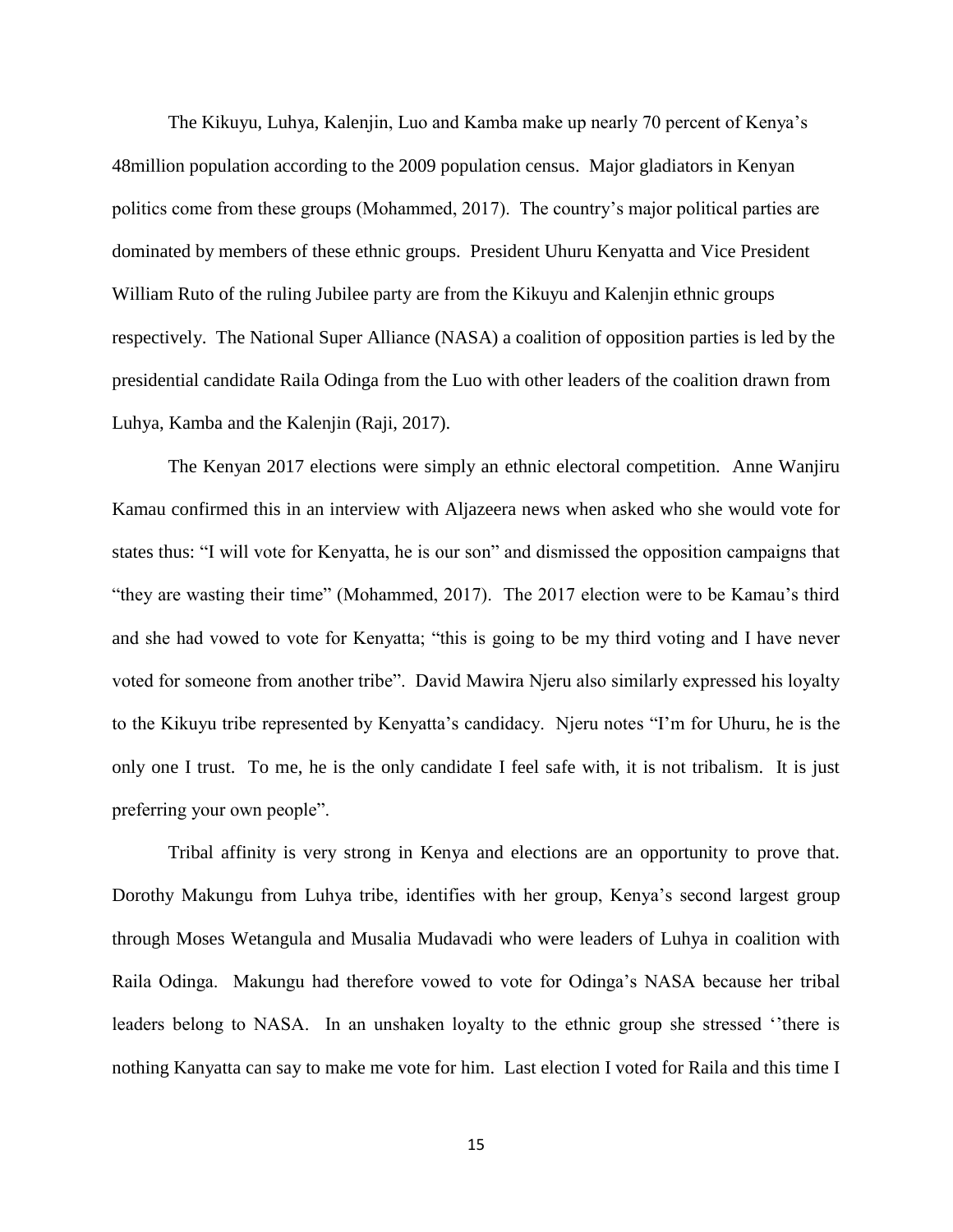will vote for him. I support Wetangula as our leader and he is with Odinga". It was the same for Titus Otieno from the Luo tribe who intoned that as a tribal commitment, "we must back our own. Only our own will bring us development. And that is why I"m going to vote Raila" (Mohammed, 2017). Ethnicity plays a critical role in deciding who wins the presidency in Kenya and the 2017 election was not in any way different. It is in the group that Kenyans find protection and some guaranteed access to resources from the national distributive pool. Thus, loyalty to the group rather than the State is a superior value.

The 2017 Kenyan elections were set against political and electoral reforms that began with the passage of a new constitution in 2010 that had devolved powers to the counties. The elections were to taste how much powers the counties wielded as they would impact the general elections. The electoral law was also amended in 2016 to provide for a competitive appointment of IEBC commissioners. The amended law also provided for electronic voting. Kenyan Courts also through various judicial pronouncements intervened in IEBC"s preparation towards the election. For instance in April 2017, the IEBC lost an appeal in which the court ordered that results declared at polling stations must not be subject to change at the national collation centre (Bloomberg, 2017). This ruling was critical to boosting contestants" confidence and trust in the electoral process. In previous elections, results declared at polling stations were subject to change upon arrival at collation centres, a fact that was evident in the 2013 election. Such decentralized arrangement makes it difficult for stakeholders to cheat yet be able to do their new collation based on constituency results.

Despite these reforms the IEBC came under tremendous pressure from Raila Odinga"s opposition NASA demanding for more transparency in the operations of the Commission. It attacked the procurement process as not being transparent and being characterized by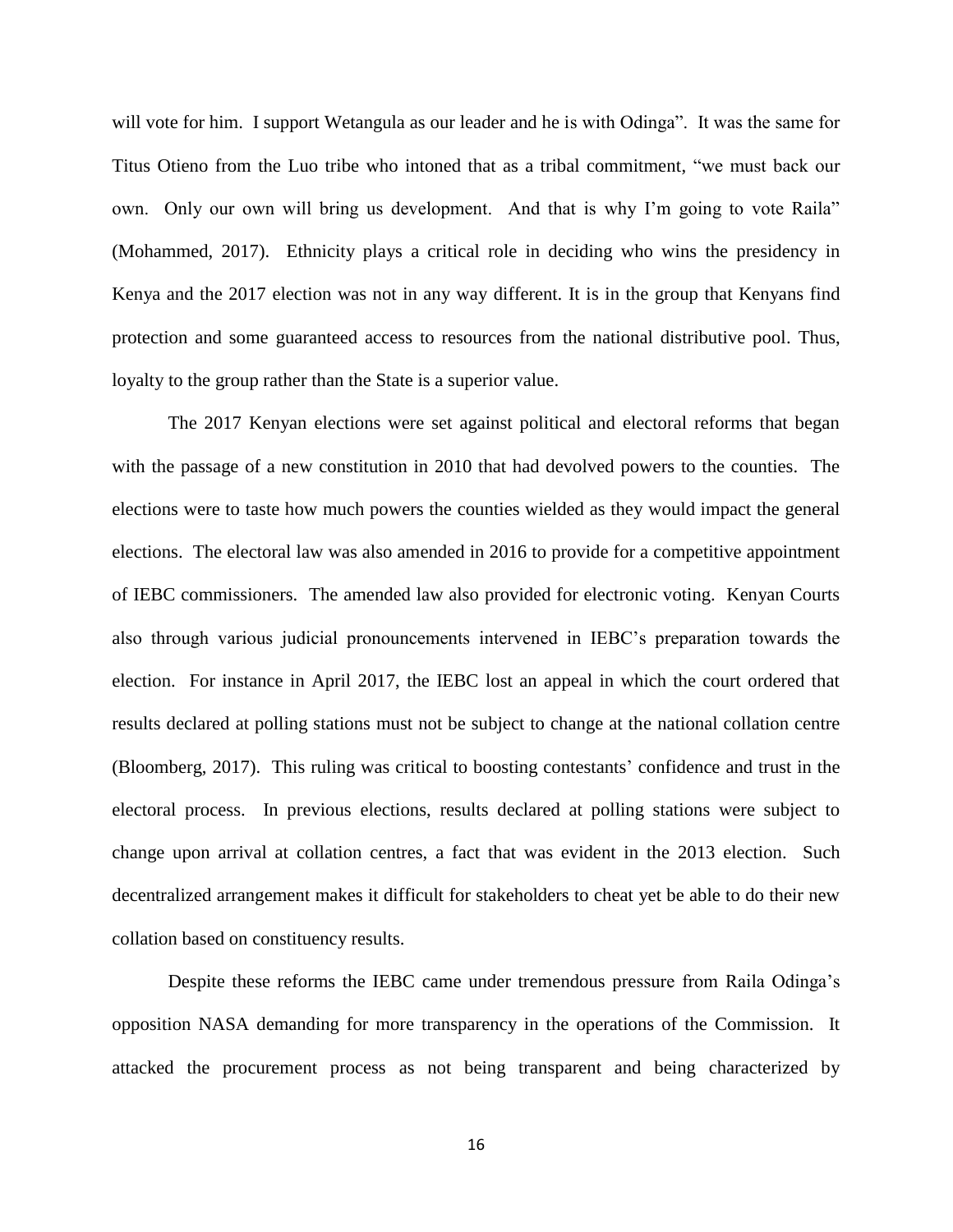irregularities. For example, the award of the contract for poll equipment to a Dubai based Al Ghurair was challenged due to the company"s established links with Kenyatta. Though this charge was denied by the company through a deposed affidavit, the cancellation of the contract twice lend credence to the accusation (The Star, 2017). Indeed the procurement director Lawy Aura was finally suspended so also the director of Technology James Muhabi on account of these allegations (The Star, 2017). The latter"s replacement, Chris Msando was not lucky to survive as he was found tortured and killed in late July, barely a month to the August 8 election (Reuters, 2017). The death of Chris Msando close to the election raised the possibility that he was tortured to reveal the chances that the election software system could be hacked. Being close to the election, the death presented the difficulties of finding a suitable replacement and effecting necessary alterations in the system to prevent tampering.

On the eve of Kenyan elections, nearly 300 cases were still pending at the courts all relating to one aspect of the election or the other. Suffice to note that the courts had also ruled that manual backup should be used where electronic transfer of results may fail. This and many more critical cases that may have delayed the election were concluded setting the stage for the polls to go ahead on August 8, 2017. It is obvious that the Kenyan elections were to take place under an ethnic tension and palpable distrust of the election management body by the opposition NASA.

Liberia"s social composition is strung along two major ethnic groupings of the slave returnees and indigenous groups. Slave returnees were settled in Liberia between 1822 and 1867 and would later be known as Americo-Liberians. The indigenous population consists of over 16 disparate ethnic groups. These include Kpeller, Lorma, Kru, Gissi, Bozzi, Vai Gola, Krahn, Gio, Mandingo, Mano, Sarpo and Bassa (Abrokwaa, 2010). The 1847 Liberian Constitution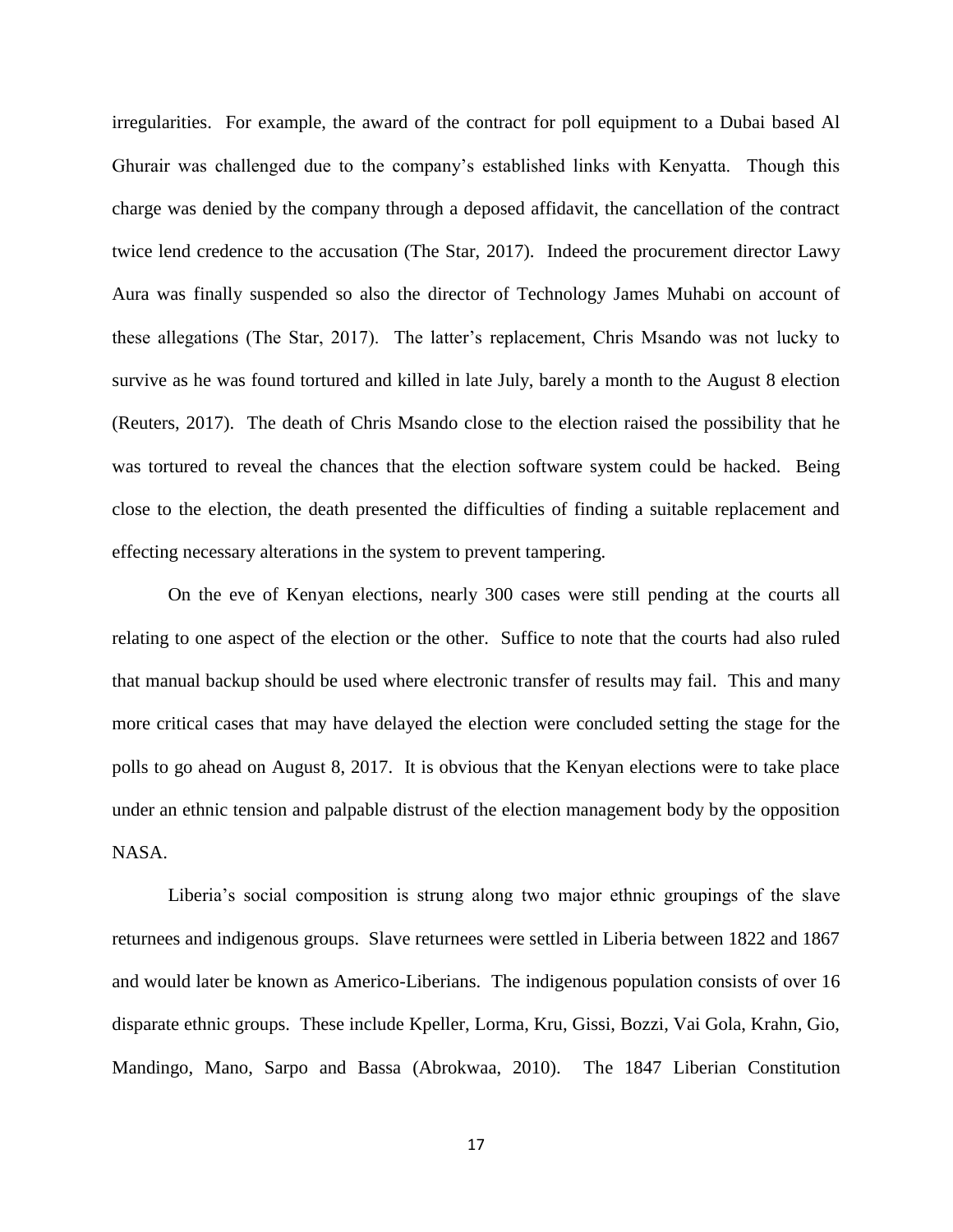stipulated systematic marginalization of the indigenous population and vested political power in the Americo-Liberians. Indigenous populations were then denied political and civic rights. The constitution also excluded indigenous population from participation in the economic and political affairs of the country. The indigenous population had in a sense lacked "citizenship" and were second class people in their own country. It was this vicious political marginalization that Sgt. Samuel Doe sought to overthrow through the 1980 coup that brought him to power (Nass, 2000). The revolution against Samuel Doe by Charles Taylor in the late 1980s was fought along ethnic lines as the Krahn fought the Gios and Manos of Nimba county the groups to which Doe and Taylor belonged respectively (Sesay, 2012). The Gio and Manos waged the war against the Krahn and Mandingo turning Nimba County into a theatre of the civil war.

The return of democratic rule has seen party politics framed along ethnic lines using ethnicity as the mobilizing platform for electoral competition. The quest for access to state power had engendered the formation of 22 political parties that contested the presidential and parliamentary elections (Sherman, 2006). The result of the 2011 elections also showed established ethnic voting pattern. George Weah of the Congress for Democratic Change (CDC) drew more votes from the Kru ethnic group where he belongs. Nimba county indigenous population also voted Prince Yomi Johnson who hailed from there. The Krahn ethnic group massively voted George Weah to register their grievance over incumbent President Ellen John Sirleaf's role in the ouster of Samuel Doe (Sesay, 2012).

The October 10 2017 general elections appear as the most fiercely contested since the end of the Civil War. The elections may conveniently pass as a referendum on Ellen Johnson Sirleaf's rule (Parley, 2017). In the two terms of Sirleaf, Liberian economy grew by 8.7% in 2013 until the Ebola health crisis and falling commodity prices halted growth (Sirleaf, 2017).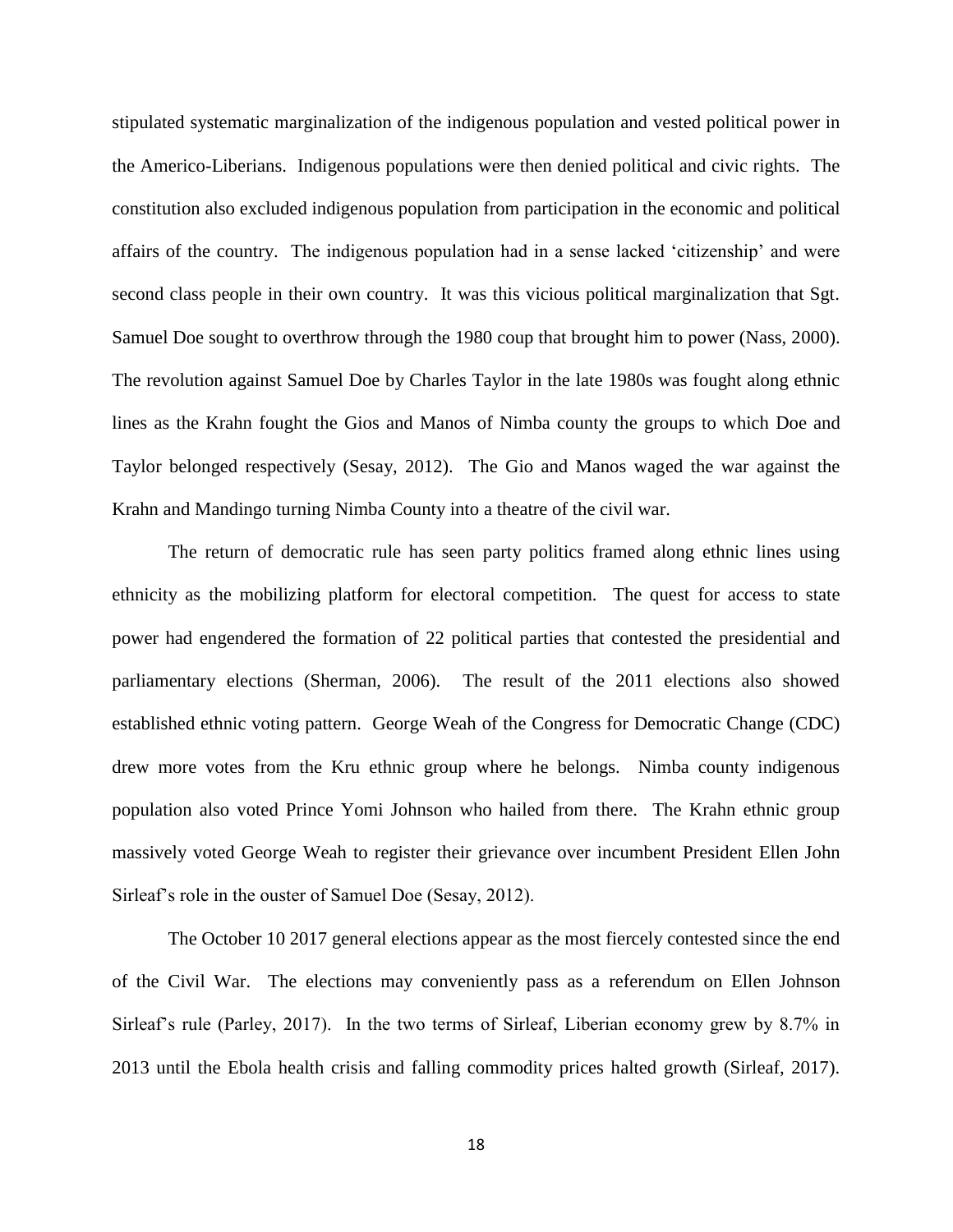Public infrastructure has also seen significant improvement since 2006. Poverty has climbed down 63.5% in 2007 to 50.9% in 2016 and the country received debt relief of over \$4billion and massive foreign aid. Liberia"s security institutions have also experienced remarkable recovery thereby enhancing restoration of peace. However, Sirleaf has been criticized for slow recovery of infrastructure such as roads, wide spread corruption and low investments in education and health (Parley, 2017). These disappointing outcomes have become the basis for election campaigns that target change at least on party platforms.

Liberia a country of 4.5million people is therefore set for the presidential and parliamentary elections with 26 political parties; 20 of which fielded presidential candidates while 986 candidates are vying for 73 seats in parliament. Major contenders include incumbent Vice President Joseph Boakai of Unity Party (UP) and Senator George Weah"s Coalition for Democratic Change (CDC) and Charles Brumskine of Liberty Party (LP), a lawyer and former president pro tempore of the Liberian Senate (Glencorse and Yealue, 2017). The October 10, 2017 elections would be the first to facilitate a peaceful transfer of power between democratically elected governments since 1944 (Gallagher, 2017). These elections also promise a change of the ruling political party from the incumbent UP to another. For more than a decade after the civil war, democratic Liberia still remains a fragile country. Modest recovery of the economy has been set back by the Ebola health crisis and low commodity prices. Infrastructure remain dilapidated and security still a major challenge. The success of the elections is crucial to deepening and consolidating Liberia"s democracy. Like Kenya, tension was palpable as Liberians went to the polls under the yoke of ethnic chauvinism and fragile state institutions including the National Election Commission (NEC).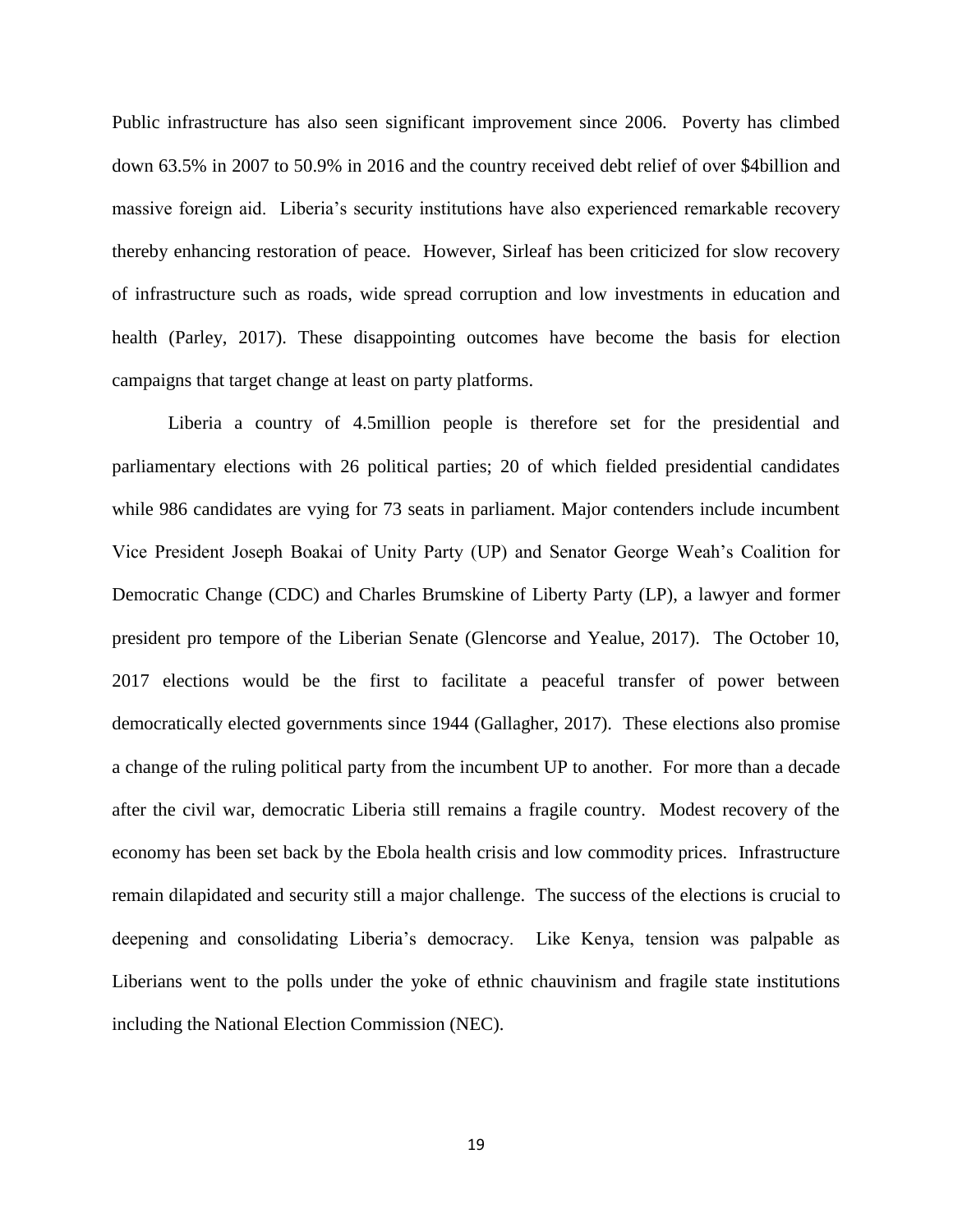### **Electoral Outcomes**

August 8, 2017 was a historic day in Kenyan politics. 19.6million Kenyans headed to the poll to elect a new president (EU EOM, 2017). Uhuru Kenyatta, the incumbent flew the flag of the Jubilee Party while Raila Odinga represented the National Super Alliance (NASA) a coalition of four opposition parties. The elections were held after the judiciary had entertained 845 preelection cases determining more than half of these before the election. This number represents the pivotal role of the judiciary in Kenyan democracy and underscores the central position of the rule of law in deepening democracy. High litigations close to the election also showed the incredibly high level of competition, mutual suspicion among contestants and lack of trust in state institutions especially IEBC particularly following its inability to address issues promptly.

At the close of polls and even before the announcement of results, international election observers had declared that the elections were peaceful, transparent and relatively free and fair. The European Union Elections Observation Mission (EU EOM) specifically noted that closing and counting was well conducted in at least 44 stations observed with remarkable levels of transparency. Overall however, the EU EOM observed that closing inconsistencies were noted with staff failing to carryout mathematical test of results as they had difficulties filling some forms (EU EOM, 2017). Equally important was the challenge with KIEMS that made them unable to allow the functional for transmission of results. Electoral staff also had difficulties processing data for scanning due to technological uncertainties. The African Union Election Observer Mission headed by Joaquim Chissano, former President of Mozambique stated that the elections were peaceful, transparent and credible (Business Daily, 2017). The Commonwealth Observer Group led by Festus Mogae, former President of Botswana had observed that ""the IEBC managed preparation for the election in a transparent and effective manner". The group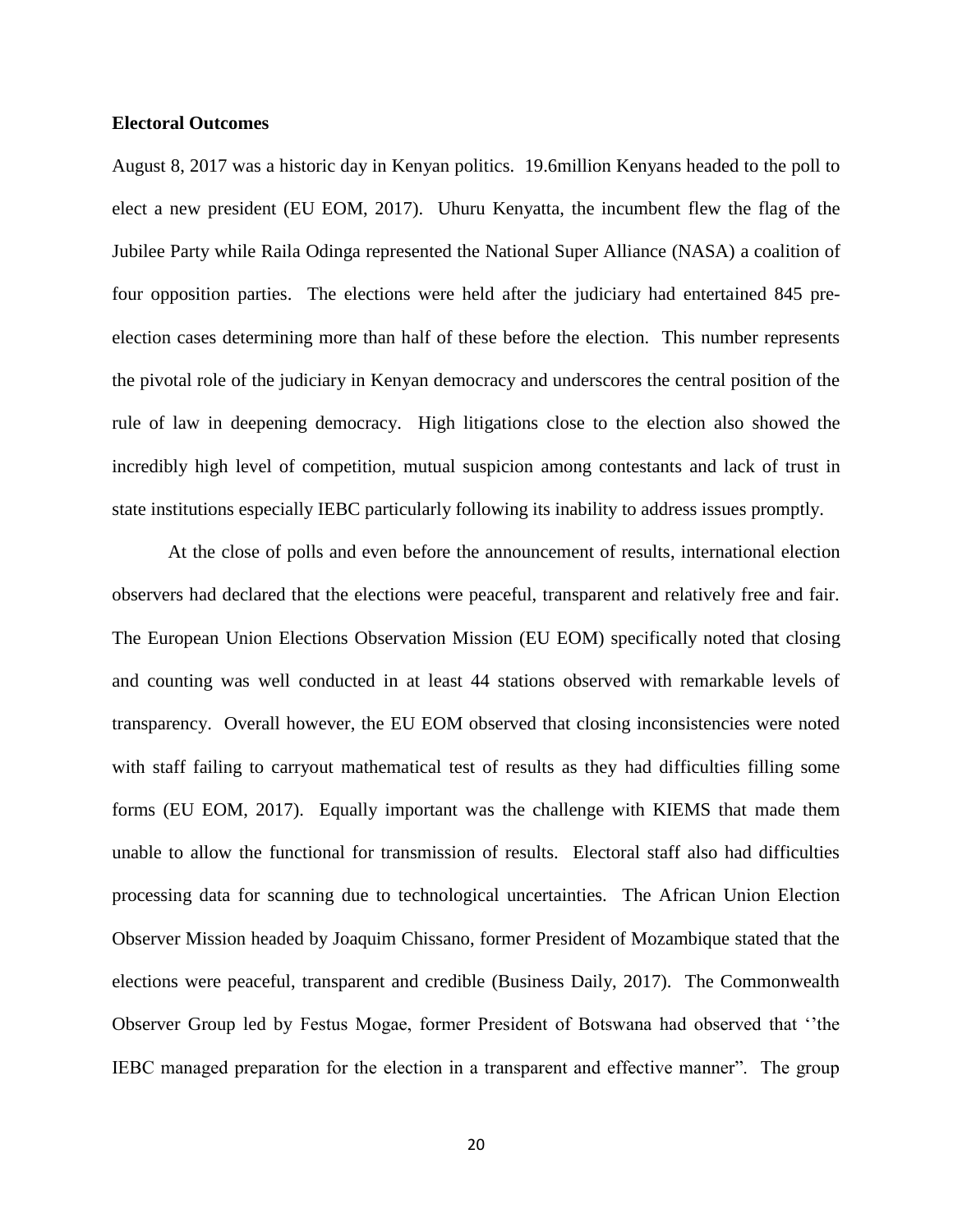noted that "the opening, voting, closing and counting process at the polling stations ... were credible, transparent and inclusive" (The Commonwealth Observer Group, 2017). The Carter Centre reported that overall, "the opening, voting, closing and counting process were generally well conducted" (The Carter Center, 2017).

It is interesting to note that international observers noted detailed failures with the election from irregularities that bother on the technology deployed to failure to fill relevant forms, all of which had significant implications on the outcome of the elections yet were quick to declare the elections free and fair.

Probably armed by favourable pronouncements from international observers, the IEBC declared President Uhuru Kenyatta winner of the election having polled 54.27% of the votes cast as against Raila Odinga"s 44.74% (Mbako, 2017). The opposition rejected the results and argued that the elections were ""marred by irregularities as the results were hacked and rigged in favour of the incumbent". While it was generally noted that voting was peaceful, opposition NASA argued that the problem arose from the electronic transmission of the results, a process that was manipulated. This technological challenge had been emphasized by the EU-EOM and indeed the other international observer groups.

Barely 10 days after polls had closed; Raila Odinga approached the Supreme Court to challenge the results on August 18, 2017. In a historic judgment upholding constitutionalism and the rule of law, the Supreme Court in a 4-2 judgment declared on 20 September, 2017 that "the presidential election held on 8 August, 2017 (in Kenya) was not conducted in accordance with the constitution (of the Republic of Kenya) and the applicable law rendering the declared results invalid, null and void".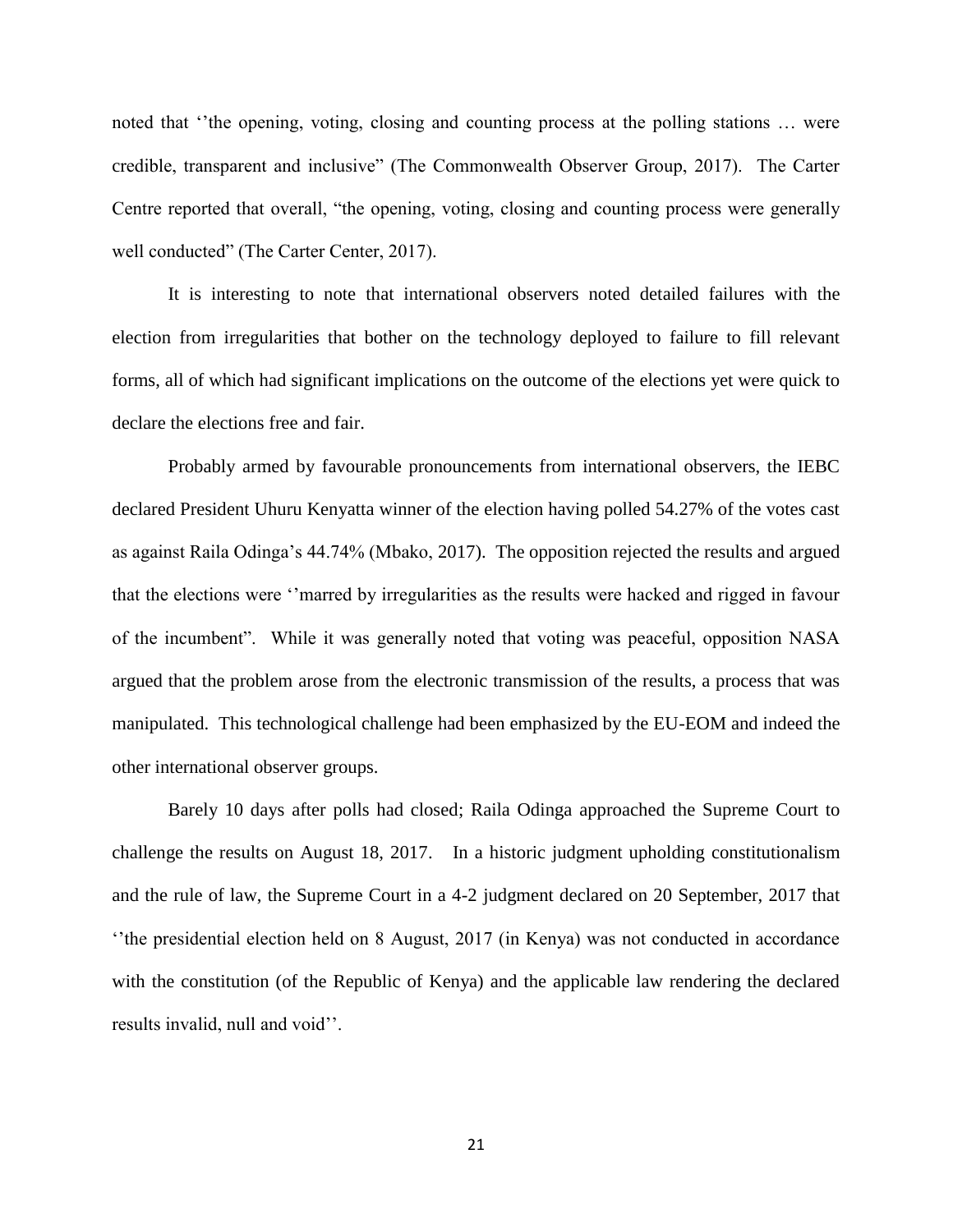The IEBC was then ordered to conduct a fresh poll within 60 days as provided in Article 143 of the Kenyan Constitution. In its detailed judgment the Supreme Court stated that the IEBC had failed, neglected or refused to conduct the presidential election in a manner consistent with the dictates of the constitution. While the court did not find Uhuru Kenyatta directly involved in the irregularities, it found that IEBC had engaged in several irregularities and illegalities in the transmission of the results and other undetermined wrongdoings that affected the integrity of the results (ICG, 2017). The court condemned IEBC for defying court orders to open up its computers for scrutiny which lend credence to opposition"s claims that the systems were hacked. In addition, the court frowned at the decision of IEBC to declare final results "before receiving in scanned format, a significant number of forms 34A from the polling stations (Mbaku, 2017). By neglecting its responsibility to verify results, the IEBC was involved in perpetrating illegalities and irregularities that affected the outcome of the polls.

The presidential candidates generally accepted the ruling; Uhuru Kenyatta subtly disagreed with the ruling but announced that he would abide it. Raila Odinga saw the ruling as a vindication of the opposition claims that the elections were rigged. The ruling was seen as historic for the people of Kenya and by extension the people of Africa and declared as a precedent setting ruling nullifying an irregular presidential election as noted by Raila Odinga. President Uhuru Kenyatta would later express a veiled threat against the judiciary after referring to the Supreme Court judges as "crooks" and promising to show them that the Jubilee Party is made up of men (ICG, 2017). This threat suggested that should he not win the runoff there may be violence.

The rerun election was then fixed for 26 October, 2017. Before the election, the gulf between the IEBC, the ruling party and the opposition needed to be considerably reduced. For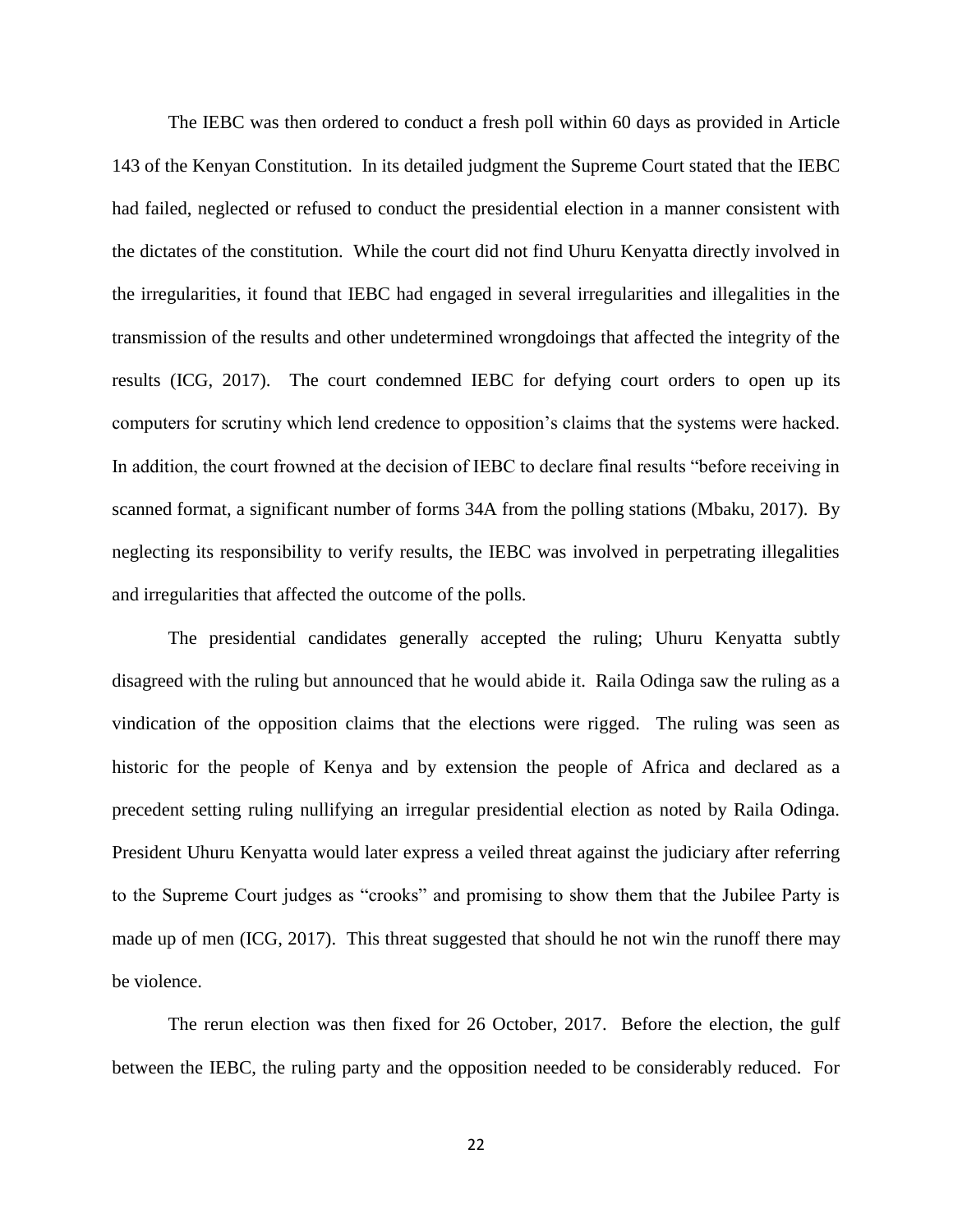example, the opposition demanded for the replacement of several senior IEBC officials especially the Chief Executive Officer, Ezra Chiloba. It called for more transparency in the IEBC"s IT system and for the engagement of totally new returning officers. Failure to meet these demands the opposition threatened to boycott the elections. Rather than yield to these demands, the IEBC proposed to allow United Nations and Commonwealth experts to join the commission to monitor the IT system. The IEBC and the ruling party invariably refused to accommodate the opposition demands and Raila Odinga made good the threat to boycott the election on  $10<sup>th</sup>$  October, 2017 (The Economist, 2017); and with that decision, ordered his supporters to fill the street in protest.

The opposition coalition"s boycott of the polls was followed by violent clashes with security agencies especially in Western Kenya, its stronghold and the suburbs of Nairobi. Voter turnout was abysmally low at 33.84 percent of registered voters; representing 7.6million of the 19.6million registered voters (Mohamed, 2017). The election did not take place in Kisumu, Siaya, Homa Bay and Migori counties. In the opposition strongholds, election were postponed due to security challenges that left eight people dead and tens of others injured (Mohammed, 2017). The elections had generally been turned bloody with over 70 people killed after the August poll and another 14 after the October round (Campbell, 2017).

The electoral management body had stated that low voter turnout due largely to opposition boycott would not impact the election, hence Uhuru Kenyatta was declared winner of the rerun poll with 98.2 percent to NASA"s 0.9 percent from 265 Constituencies out of 290 including diaspora votes. By staying out of the elections, the opposition rather made it easier for the ruling Jubilee Party to cruise to the coast with victory. The opposition has vowed not to recognize Kenyatta as President and termed his government as illegitimate. The elections have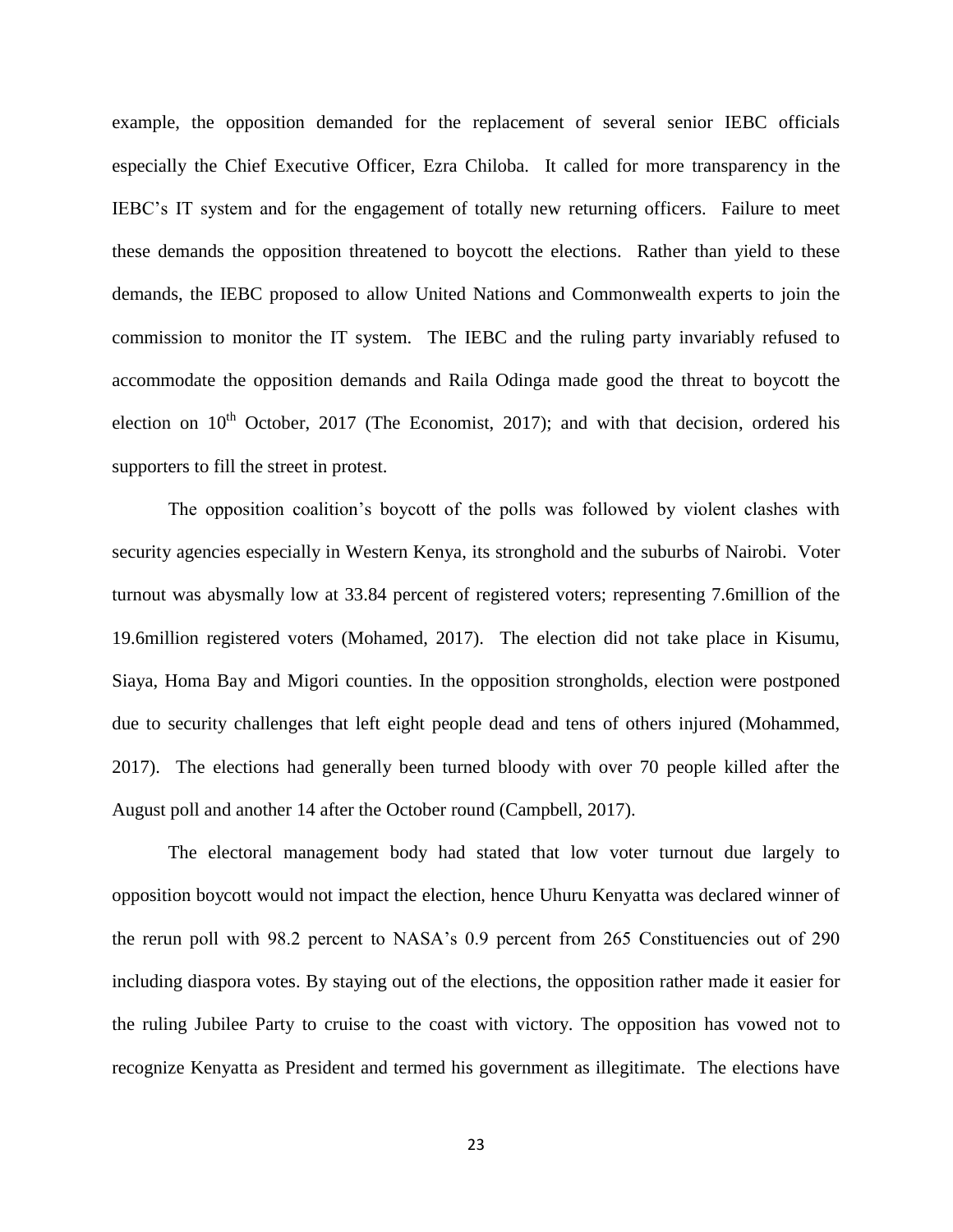no doubt polarized Kenyan society and threatened the country"s democracy. A legitimacy cloud hovers over the government led by Uhuru Kenyatta having been elected by less than a quarter of the country"s citizens.

In Liberia, the general elections were held on  $10<sup>th</sup>$  October, 2017 with 20 presidential candidates. To avoid a rerun, a candidate was expected to fulfil the constitutional requirements of winning 50 percent plus 1 vote in the first round. Front runners in the election were UP, CDC and LP. The elections from polling to closing were reported peaceful even with logistical challenges of late arrival of election materials due to poor road infrastructure. Unlike the Kenyan elections, the NEC did not come under intense pressure reminiscence of the distrust of the electoral body and mistrust among candidates and their parties. The Carter Centre and European Union monitoring or observer groups declared the election free and fair (Kimenyi, 2017, Reuters, 2017).

NEC fully satisfied with the conduct of the election proceeded to announce the final results on 18<sup>th</sup> October, 2017. Senator George Weah of the CDC was declared winner with 38.4 percent of the votes, clearly followed by Joseph Nyama Boakia with 28.8 percent. Charles W. Brumskine obtained 9.6 percent of the votes. For failing to achieve 50 percent plus 1 vote as stipulated by the Constitution Weah and Boakai were set for a rerun scheduled for  $7<sup>th</sup>$  November, 2017 (NEC, 2017).

The runoff election would suffer a setback due to the legal challenge before the country"s Supreme Court alleging that the elections were marred by fraud. The Liberty Party candidate that came a distant third had argued that polls had opened late, crowd control was absent and election officials were engaged in fraudulent activities such as ballot stuffing (Reuters, 2017; Toweh, 2017). Mr. Boakai's Unity Party announced it was backing the allegations and even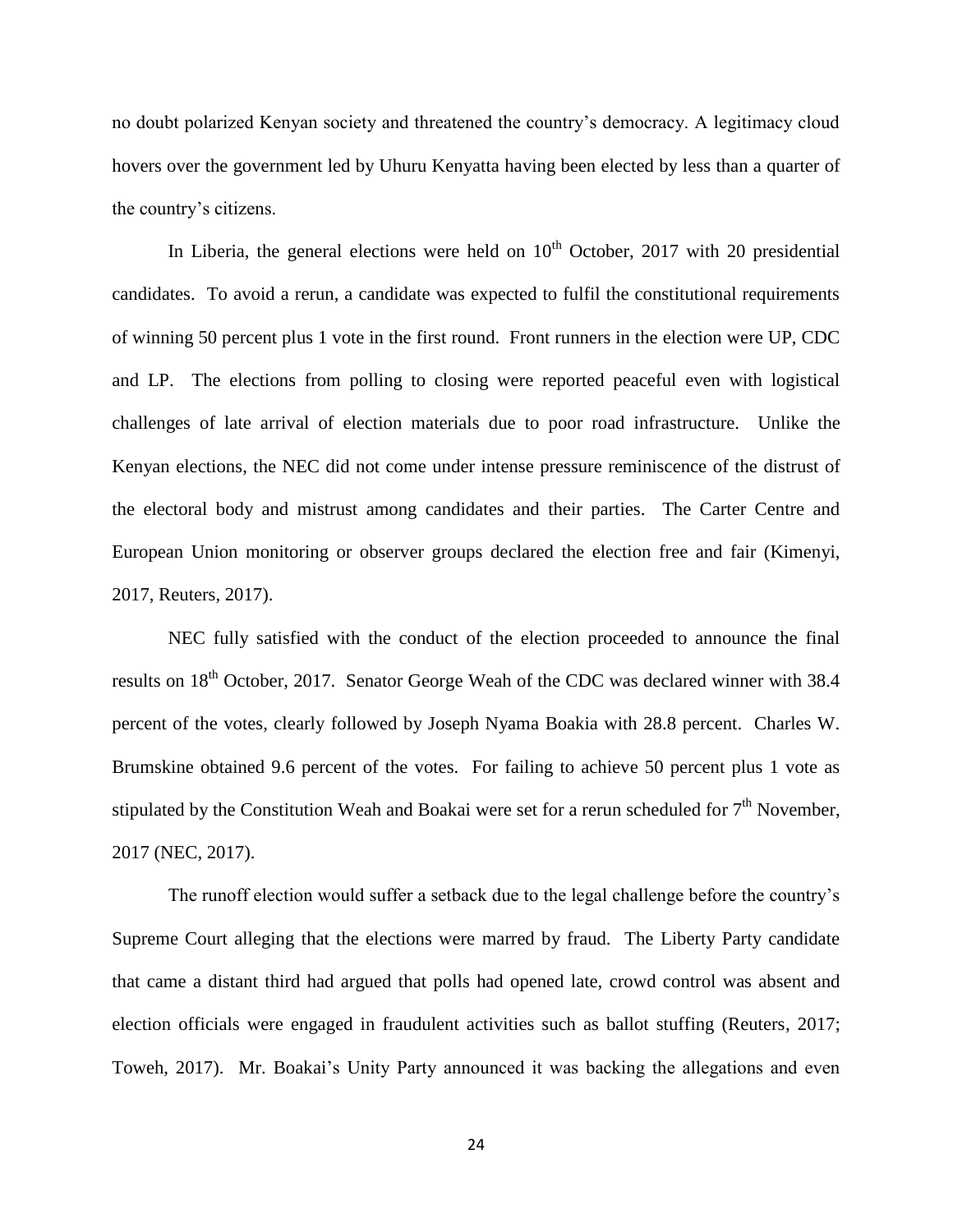accused President Sirleaf of holding a private meeting with election magistrates, an allegation she denied and that the meeting was not inappropriate (Reuters, 2017). In its ruling, the Supreme Court on  $6<sup>th</sup>$  November, 2017 postponed the rerun indefinitely and ordered the legal team of NEC and UP to file their briefs on  $10^{th}$  November, 2017. The court strongly observed that "by setting a date and proceeding to conduct a runoff election without first clearing the complaint of the petitioners which alleged gross irregularities and fraud, the NEC was proceeding contrary to rules which are to be adhered to at all times".

The Liberian Supreme Court dismissed the allegations of voter fraud and irregularities filed by the Liberty party (Agence France-Presse, 2017) setting the stage for the runoff election to be scheduled for 26 December, 2017. The two presidential candidates, 51 year old Senator George Weah of the CDC and 73 year old Vice President Joseph Boakai of LP were ranked first and second respectively after the first round of elections. At the close of the runoff polls George Weah was declared winner by the electoral commission having received 61.5 percent of the votes with 732, 185 defeating Joseph Boakai with 38.5 percent totalling 457, 579 votes (MacDougall and Cooper, 2018). The election was George Weah"s third attempt at the presidency since the end of the second civil war in Liberia. This resents a belief in the democratic process as the only legitimate means to power. If not for anything, Liberians have invested their hopes in a candidate to keep the country out of war much as the Ellen Johnson-Sirleaf had done. The successful conclusion of the general elections in Liberia attests to the growing maturity of democracy in the country and the political elites acceptance of the democratic process as the only legitimate means to acquisition of political power.

This decision of the Supreme Court had demonstrated the assertive role of the judiciary in overseeing elections as has been witnessed in Kenya. By undermining electoral rules, elections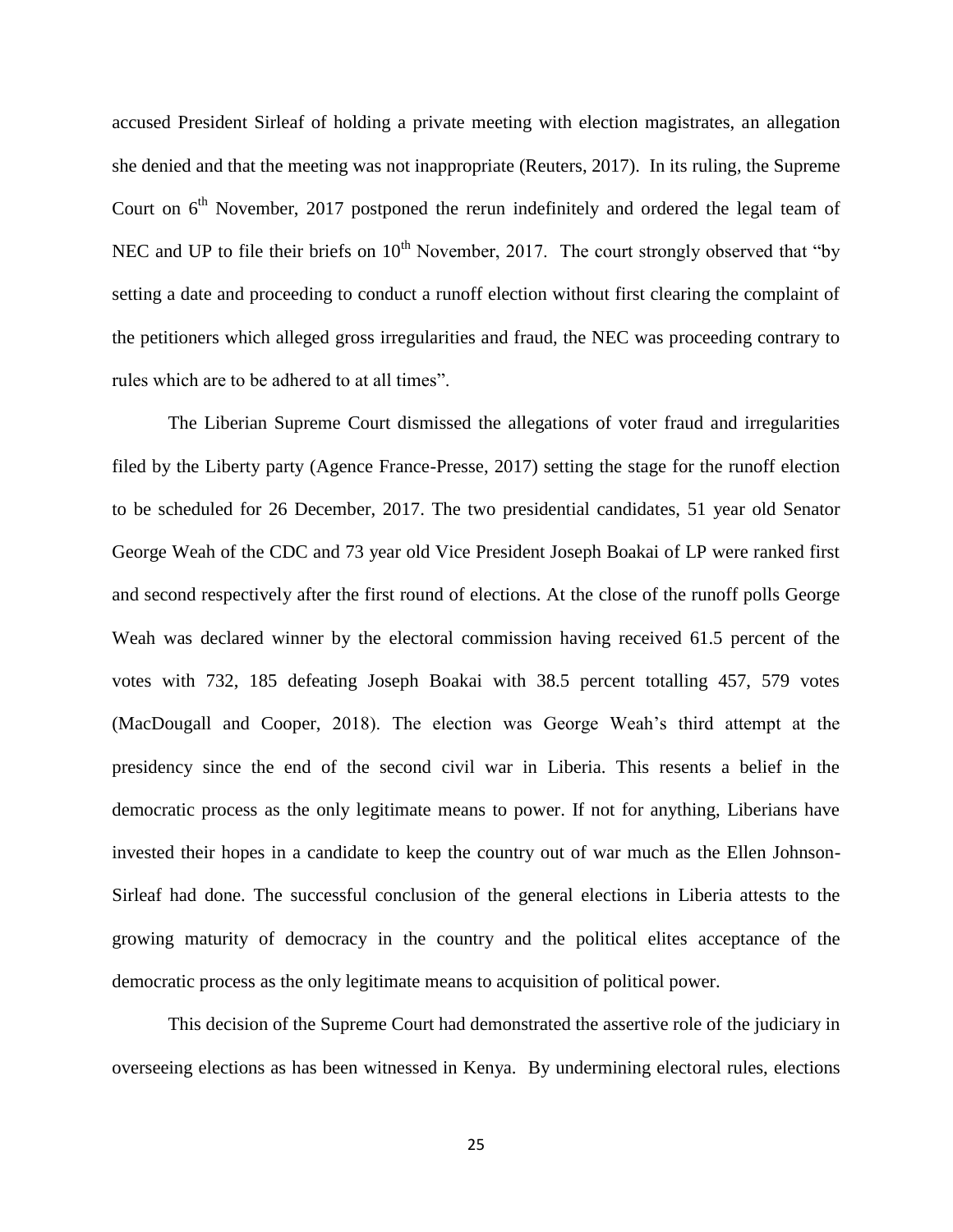lose their integrity and create mistrust and tension among politicians, their parties and citizens. This development undermines the efforts to deepen democracy. While Liberians awaited the outcome of investigation and Supreme Court ruling which may call for fresh polls completely, it is critically important that the matter be concluded in time to avoid a constitutional crisis and allow for the conclusion of the elections for a peaceful transfer of power. This is important for democratic consolidation in war torn Liberia.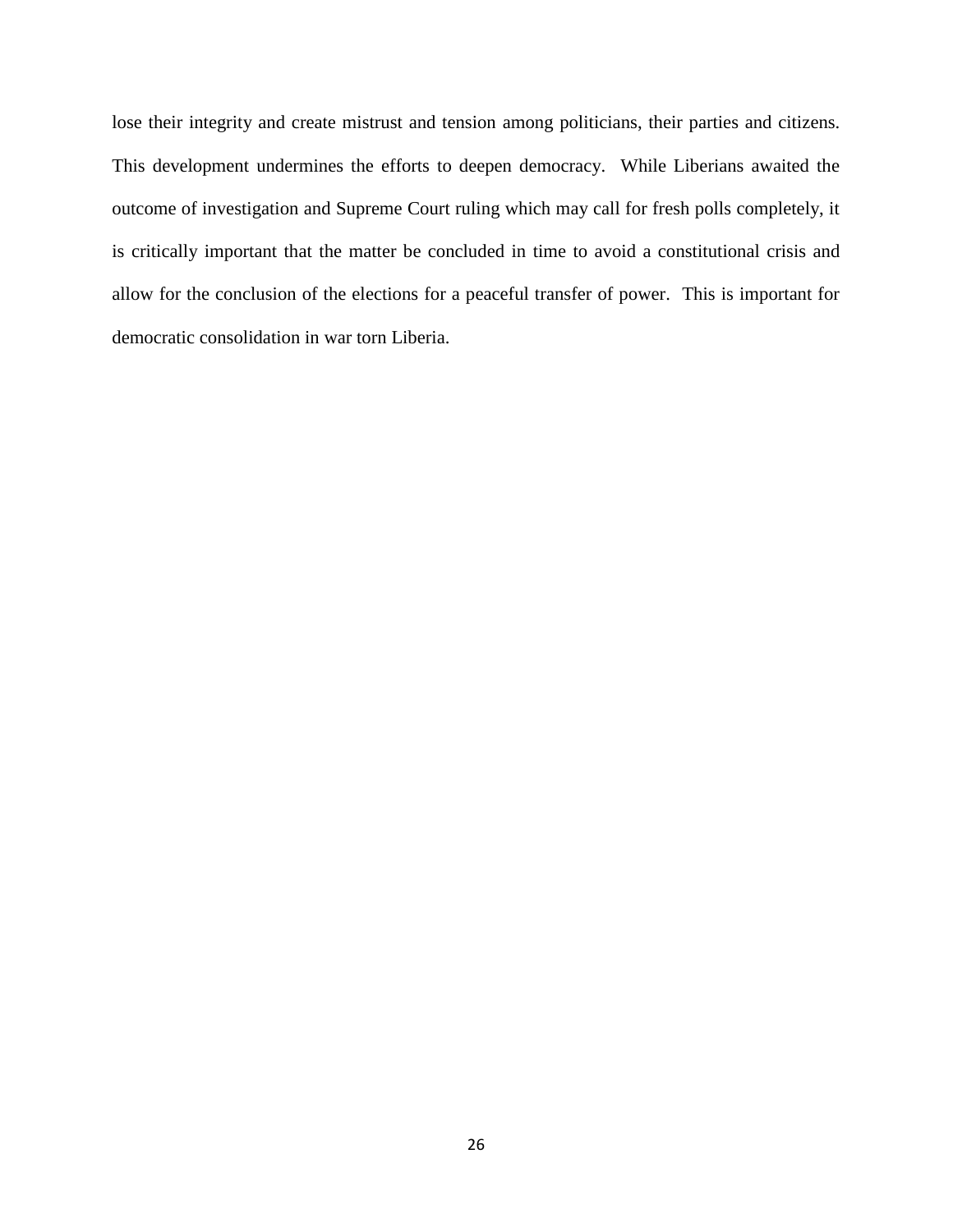### **Conclusion**

Consolidating democracies in emerging democratic societies such as are found in Africa by reaching a two turn over test has proven to be a demanding task. The reasons lie in weak vertical and horizontal accountability system in emerging democracies. Elections are an expression of vertical accountability that lack integrity due to ill preparedness by election management bodies and weak commitment to the rule of law and desperate desire to win at all cost by politicians. The IEBC demonstrated weak diligence when it failed to verify transmitted results against hard copies before announcing results. The lack of security features like water marks or serial numbers on one-third of form 34A meant that the forms were false and illegally smuggled into the electoral process to tamper with results. Official negligence by IEBC amount to connivance with the Jubilee Party or its sympathizers to rig the election against the opposition. IEBC"s refusal to comply with the Supreme Court decision to open its computers for scrutiny, blatantly undermined the rule of law and the grounds for legitimate conduct which is the cornerstone of democracy.

NEC in Liberia also failed to investigate allegations of election fraud as alleged by the opposition Liberty Party and rushed to announce results demonstrating gross disregard for legalities. NEC took the grievances of the opposition lightly an action that was a recipe for violence. It also amounted to disregard for the rules of the democratic game legitimizing official conduct.

Horizontal accountability has also been extremely weak as democratic and state institutions prove incapable of checking the impunity of other institutions. For example, the judiciary has acted shyly in questioning illegal activities of electoral bodies and political elites that undermine the rule of law and efficiency of public institutions that fail to deliver public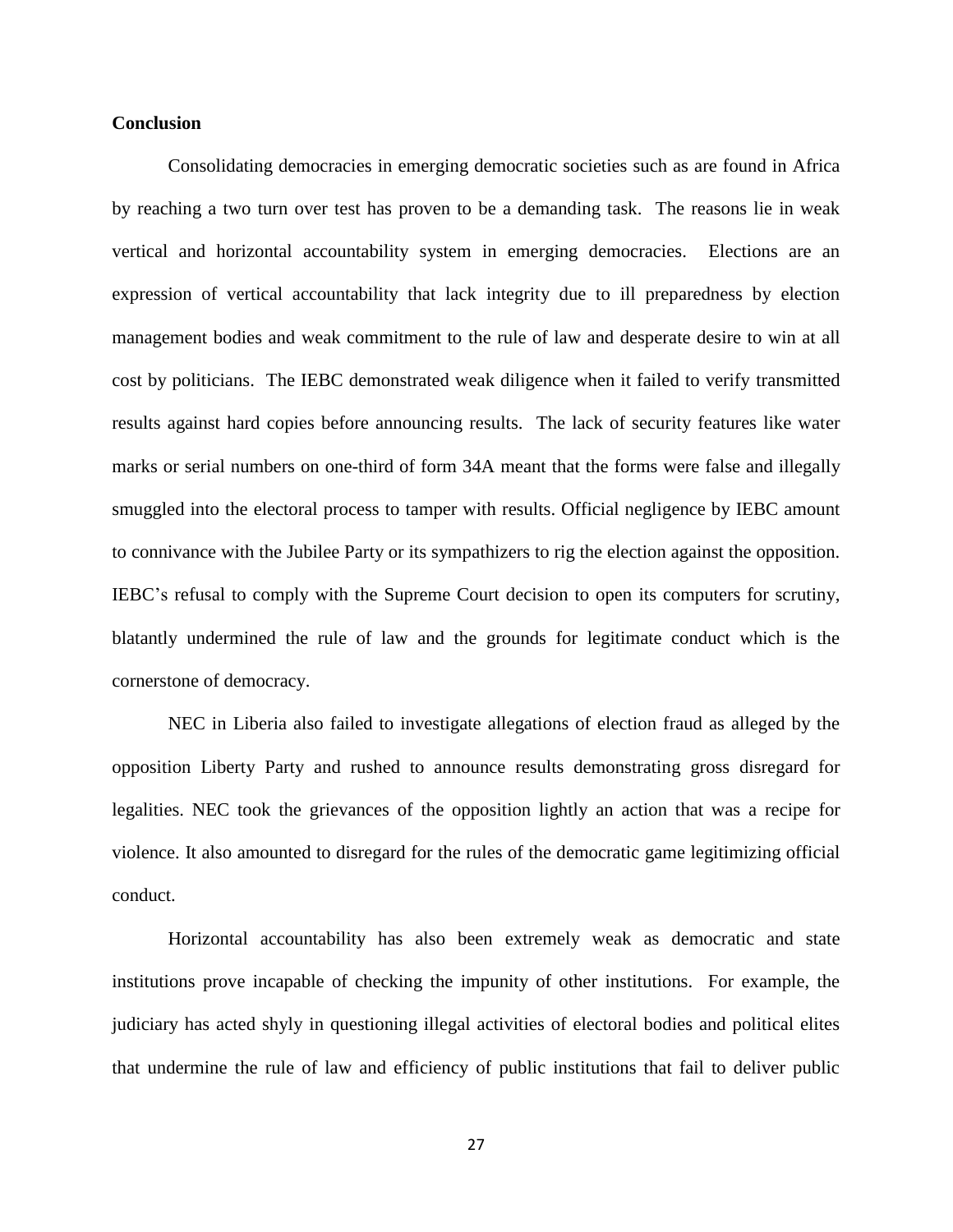goods. Undermining horizontal accountability is expressed in grand corruption that benefits operators of public institutions, a tendency that hurts public interest. As the IEBC began preparations for the rerun elections, the commission was torn by lack of cohesion. It was divided against itself, wrecked by primordial interest and failed to redeem itself by refusing to grant access to its IT system by the Supreme Court. It also left untouched staff alleged to have violated the Election Offences Act.

It is essential to note the growing realization of the critical importance of the role of the courts in resolving electoral disputes. Parties and candidates in Liberia and Kenya deferred to the independent judiciary to mediate the electoral challenges. In Kenya, the judiciary demonstrated its independence to underscore the importance of the rule of law to be defended by an independent judiciary critical to the maintenance of a democratic system. In this way, electoral integrity essential to building confidence in state institutions and guaranteeing the mechanism for a peaceful electoral competition and democratic transfer of power was further enhanced. Accepting judicial pronouncements by political leaders in Liberia and Kenyan was a demonstration of credible leadership as a commitment to democratic ideals. The refusal to resort to violence loudly proclaims political elites acceptance of democracy as the only game in town, a sine-qua-non of democratic accountability. The decisive intervention by the independent judiciary in its function as an independent arbiter of justice in these countries will no doubt significantly impact the future of democracy and the rule of law in Africa and by extension enhance democratic consolidation.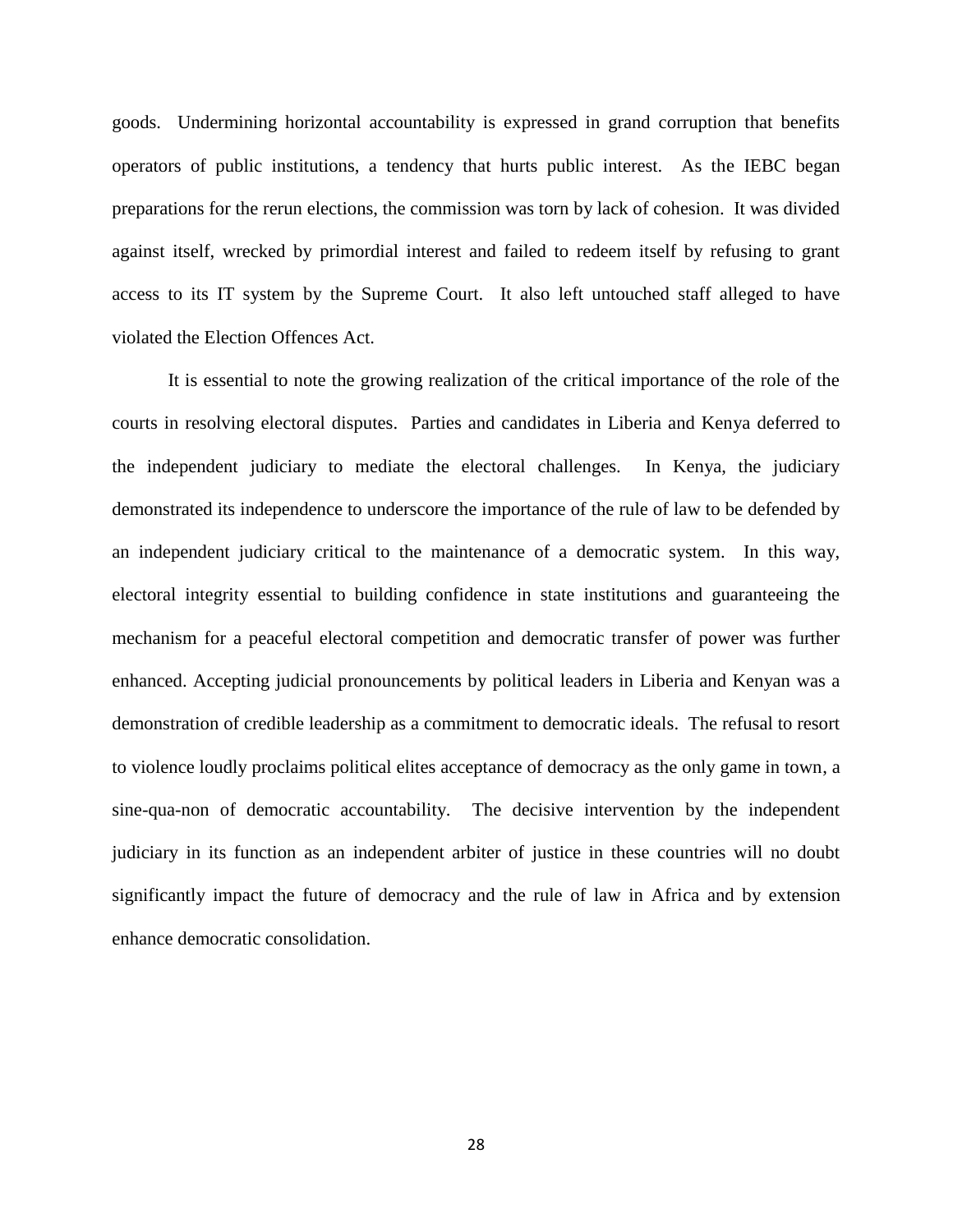# **References**

Agence-France-Presse (2017). George Weah confirmed as Liberia"s president, AFP

- AGORA, (2017).The role of elections in strengthening democracy principles and values. Retrieved form [https://www.agora-paul.org/interact/blog/role-elections-strenghtening](https://www.agora-paul.org/interact/blog/role-elections-strenghtening-democracy-principle-and-values)[democracy-principle-and-values](https://www.agora-paul.org/interact/blog/role-elections-strenghtening-democracy-principle-and-values) on 14th October, 2017
- Abrokwaa, C.K. (2010). *Ethnicity, politics and social conflict: The quest for peace in Liberia*, Pennsylvania State University
- Business Daily (2017). Observers say Kenyan election was credible. Retrieved <http://www.businessdailyafrica.com/economy/observers-say->
- Banducci, S.A. and Karp, J.A. (2003). How elections change the way citizens view the political system. *British Journal of Political Science,* Vol.33 pp74-87
- Bectham, D. (2001). Elections, lotteries or direct democracy? Open democracy, <https://www.opendemocracy.net/node/623> on 8th December, 2017
- Bloomberg, (2017). Kenyan court rules vote results declared at station are final. Retrieved from http//www.bloomberg.com/news/articles/2017-06-23/Kenyan-court-rules-presidentvotes-can-be-declared-at-station on 16<sup>th</sup> November, 2017
- Brown, D. (2000). *Contemporary nationalism: Civic, ethno-cultural and multicultural politics,*  London and New York; Routledge
- Campbell, J. (2017). Questions remain as IEBC declares Kenyatta victor in election rerun. Retrieved from<https://www.cfr.org/blog/questions-> on 7th December, 2017
- Dougall, C. and Cooper, H. (2017). George Weah wins Liberia election, *New York Times*. Retrieved from [http://www.nytimes.com/2017/12/28/world/africa/george-weah-liberia](http://www.nytimes.com/2017/12/28/world/africa/george-weah-liberia-election.html)[election.html](http://www.nytimes.com/2017/12/28/world/africa/george-weah-liberia-election.html)
- Falana, F. (2017). Electoral justice in Nigeria, Kenya.*This day* Live, Retrieved from [www.thisdaylive.com](http://www.thisdaylive.com/) on 14<sup>th</sup> September, 2017
- Glencorse, B. and Yealue, L. (2017). Liberia's democracy is failing its people. Retrieved from <http://www.washingtonpost.com/news/monkey-cage/wp/2017/10/04> on 17th October, 2017
- Gallagher, A. (2017). Liberia's landmark 2017 elections deepen its democracy. <http://www.ifes.org/fags/elections-liberia-2017-general-elections> on November, 2017
- Gasiorowski, M. J. & Power, T. J. (1998). The structural determinants of democratic consolidation: Evidence from the Third World. *Comparative Political Studies*, Vol. 31 Issue 6 pp740-771
- Gorokhovskaia, Y. (2017). Democratic consolidation. Retrieved from DoI:10.1093/obo/9780199756223-0224 on 17<sup>th</sup> October, 2016
- Horrwitz, D. (1985). *Ethnic groups in conflict.* Berkeley: University of California Press
- ICG (2017). How to ensure a credible peaceful presidential vote in Kenya, Crisis Group Briefing N'129. Retrieved from [www.crisisgroup.org](http://www.crisisgroup.org/) on 28<sup>th</sup> November, 2017
- Kimenyi, M.S. (2017). Will the Liberian election runoff result in fragmentation or consolidation of democracy? Retrieved from <https://www.brookings.edu/opinions/will-the-> on 23rd November, 2017
- Kwatemba, S. W. (2010). Ethnicity and political pluralism in Kenya. *Journal of African Elections,* Volume 7 No2 pp77-112. Retrieved from <https://eisa/org.za/pdf/JAE7.2kwatemba.pdf> on 23rd November, 2017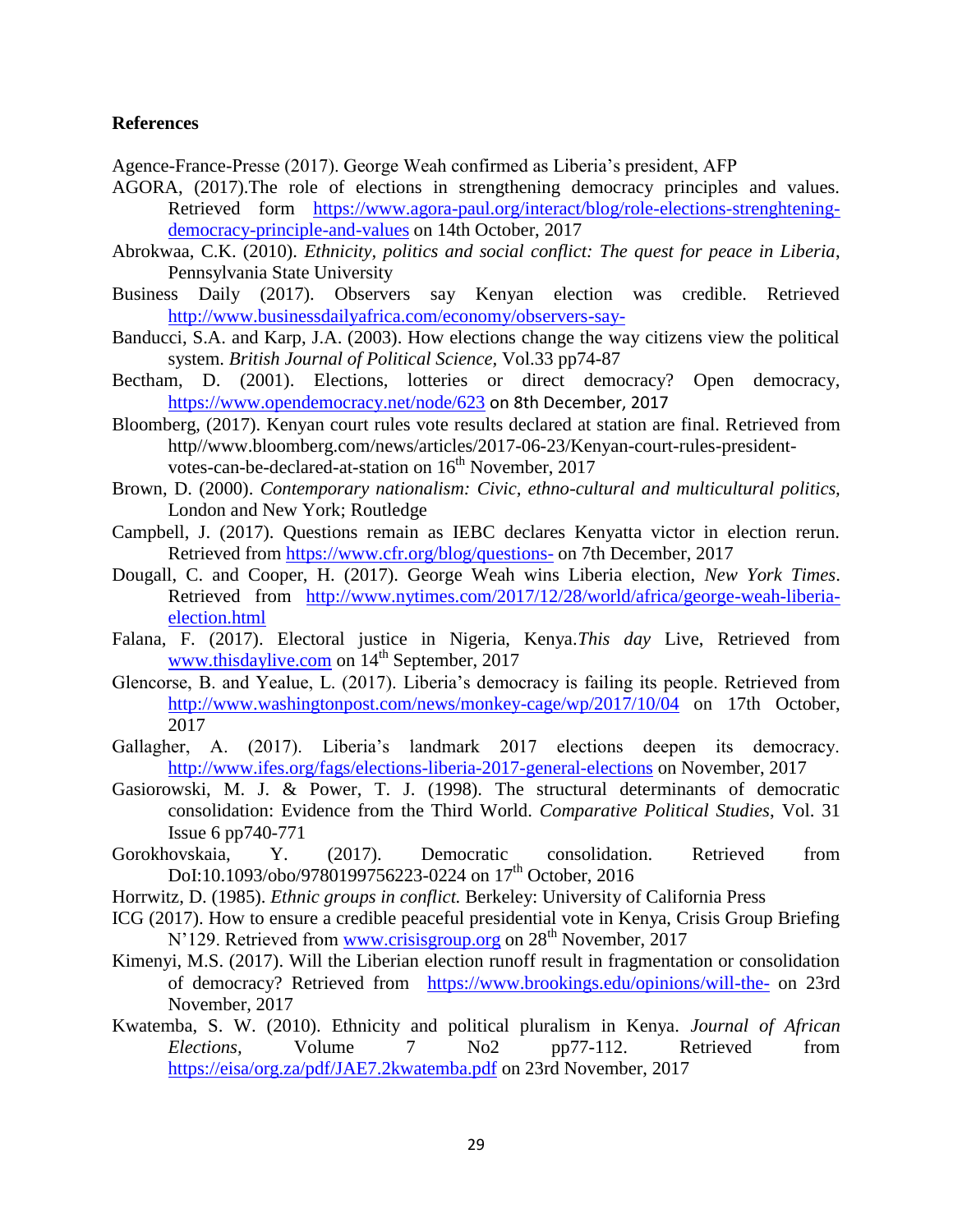- Lijphart, A. (2008). *Thinking about democracy: Power sharing and majority rule in theory and practice,* London- New York, Routledge
- Mamdani, M. (1996).*Citizen and subject; contemporary Africa and the legacy of late colonialism.* Kampala, Fountain Publishers
- Mbaku, J. (2017). Kenya: Presidential elections and the rule of law. Retrieved from <https://www.brookings.edu/blog/Africa-in-focus/2017/09/06> on 9th November, 2017
- Mohamed, H. (2017). Kenyan elections: The ethnicity factor. Retrieved from [http://www.aljazeera.com/indepth/features/2017/08/kenyan-elections.ethnicity-factor-](http://www.aljazeera.com/indepth/features/2017/08/kenyan-elections.ethnicity-factor-170506.81143385.html)[170506.81143385.html](http://www.aljazeera.com/indepth/features/2017/08/kenyan-elections.ethnicity-factor-170506.81143385.html) on 24th October, 2017
- --------(2017). Uhuru Kenyatta wins controversial Kenyan poll rerun. Retrieved from [https://www.aljazeeranews.com](https://www.aljazeeranews.com/) on  $11<sup>th</sup>$  October, 2017
- Medvic, S.K. (2010). *Campaigns and elections: Players and process*. Wadsworth: Cengage Learning
- Mainwaring, S. and Scully, T.R. (1995). *Building democratic institutions: Party systems in Latin America,* Stanford: Stanford University Press
- Nnoli, O. (1995). *Ethnicity and development in Nigeria.* Aldershot; Ashgate Publishing Limited
- Nass, A.I. (2000). *A study in internal conflicts,* Nigeria: Fourth Dimension
- NEC, (2017). NEC announces final results: declares runoff campaign open. Retrieved from [http://www.necliberia.org/others/php?](http://www.necliberia.org/others/php) On 15<sup>th</sup> October, 2017
- Raji, R. (2017). Ethnic politics and the 2017 Kenyan elections. Retrieved from [https://www.ntusbfsas.com/africa-business-insights/content/ethnic-politics-and-th-2017-](https://www.ntusbfsas.com/africa-business-insights/content/ethnic-politics-and-th-2017-Kenyan-elections) [Kenyan-elections](https://www.ntusbfsas.com/africa-business-insights/content/ethnic-politics-and-th-2017-Kenyan-elections) on 17th October, 2017
- Reuters (2017). Kenya election official tortured, murdered before vote-officials say. Retrieved from<http://www.reuters.com/article/us-kenya-election-death> on 20th November, 2017
- Schmitter, P. C. And Karl, T. L. (1991) what is democracy is ... and is not. Journal of Democracy, Volume 2, Number, 3 pp75-88
- Schedler, A. (1998). What is democratic consolidation? *Journal of Democracy,* Vol. 9 Number 2 pp91-107
- …….. (2001). Measuring democratic consolidation. *Studies in Comparative Development,* Vol.36, Issue1, pp66-92
- Sherman, J.S. (2006). The challenge of ethnicity and conflict. *Liberian Times*, retrieved from<br>https://www.globalpolicy.org/component/content/article/194-Liberia/.....on 19<sup>th</sup> July. <https://www.globalpolicy.org/component/content/article/194-Liberia/.....on> 19<sup>th</sup> July, 2017
- Sesay, T. (2012). Liberia: Battling the ghosts of ethnic politics. Retrieved from [http://www.africareview.com/analysis/Liberia-Battling-the-ghosts-of-ethnic](http://www.africareview.com/analysis/Liberia-Battling-the-ghosts-of-ethnic-politics/179....on)[politics/179....on](http://www.africareview.com/analysis/Liberia-Battling-the-ghosts-of-ethnic-politics/179....on) 23rd January, 2015
- Sirleaf, E.J. (2017). Statement by Ellen Johnson Sirleaf, President of Liberia at the Seventysecond Regular Session of the United Nations General Assembly on the theme: Focusing on People; Striving for Peace and Decent Life for all on Sustainable Planet", United Nations Headquarters, New York, September 19, 2017.
- Smith, A. (2001). UK media elections-debate the solution? Open democracy, Retrieved from <https://www.opendemocracy.net/node/623> on 23rd November, 2017
- The Commonwealth (2017). Interim statement by Chair of the Commonwealth Observer Group 2017 Kenya General Elections
- The Carter Centre (2017). Preliminary statement on the 2017 Kenyan election. Retrieved from <https://www.cartercentre.org/news/pr/kenya-081017.html> on 18th November, 2017